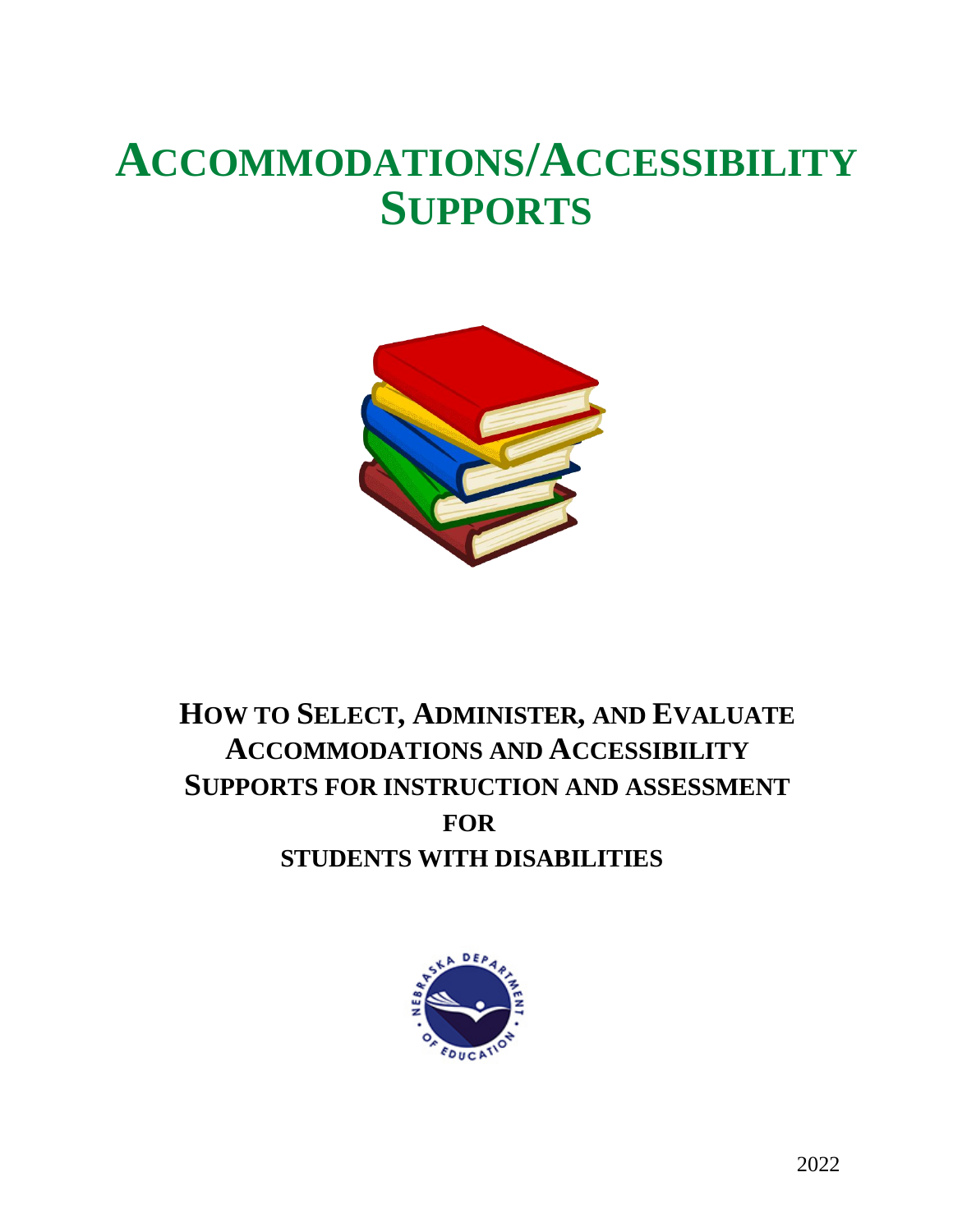© 2021 by the Council of Chief State School Officers, (CCSSO Accessibility Manual: How to Select, Administer, and Evaluate Use of Accessibility Supports for Instruction and Assessment of All Students), except where otherwise noted, is licensed under a Creative Commons Attribution 4.0 International License http://creativecommons.org/licenses/by/4.0 it is available at **www.ccsso.org**.

This document is an adaptation of the following National Center on Educational Outcomes report commissioned and published by CCSSO: Lazarus, S., Goldstone, L., Wheeler, T., Paul, J., Prestridge, S., Sharp, T., Hochstetter, A., and Warren, S. (2021). *CCSSO Accessibility Manual: How to Select, Administer, and Evaluate Use of Accessibility Supports for Instruction and Assessment of All Students*. The Council of Chief State School Officers (CCSSO).

This guidance document is advisory in nature but is binding on an agency until amended by such agency. A guidance document does not include internal procedural documents that only affect the internal operations of the agency and does not impose additional requirements or penalties on regulated parties or include confidential information or rules and regulations made in accordance with the Administrative Procedure Act. If you believe that this guidance document imposes additional requirements or penalties on regulated parties, you may request a review of the document. For comments regarding this document contact nde.guidance@nebraska.gov

It is the policy of the Nebraska Department of Education not to discriminate on the basis of gender, disability, race, color, religion, marital status, age, national origin or genetic information in its education programs, administration, policies, employment, or other agency programs.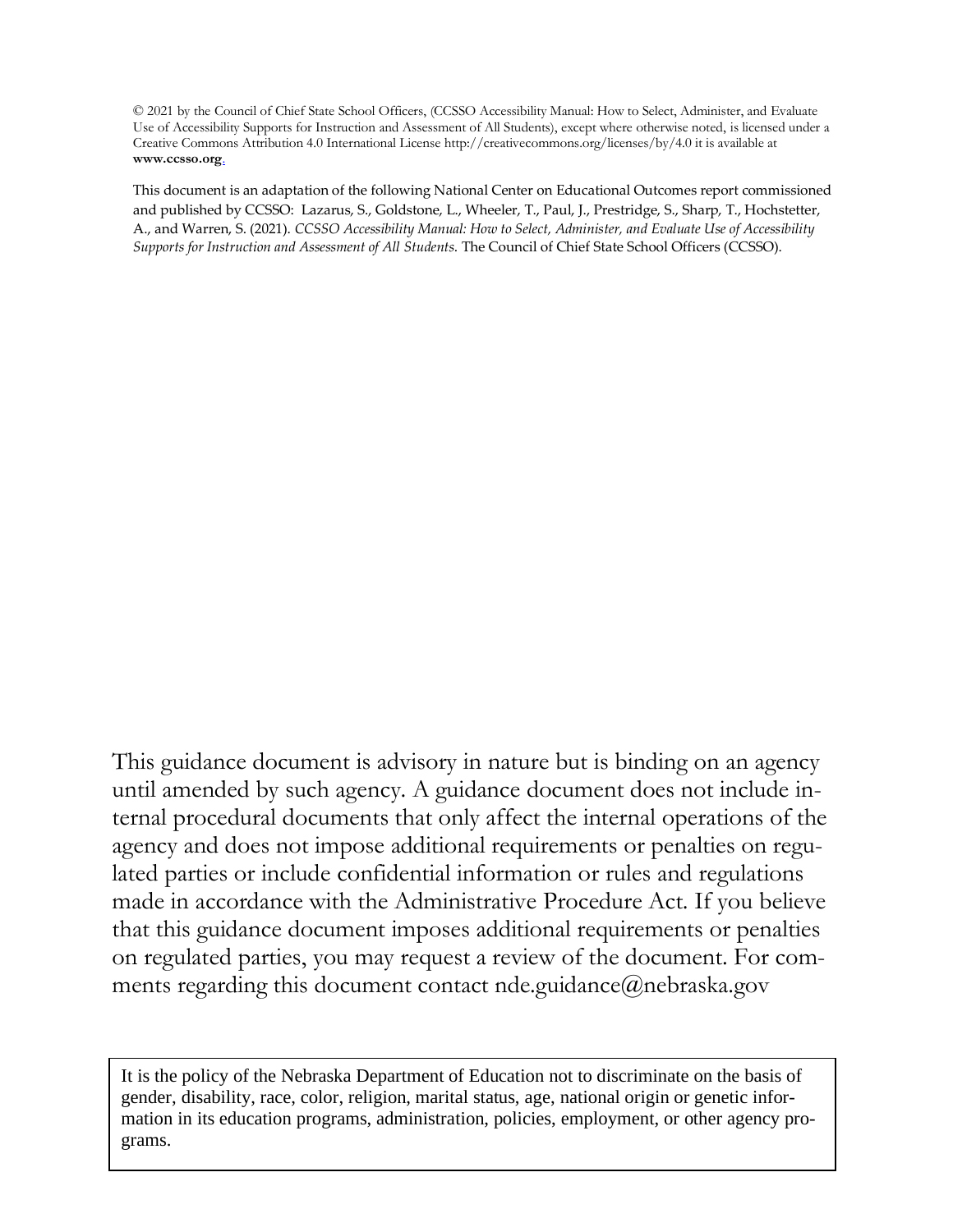# **TABLE OF CONTENTS**

#### **INTRODUCTION 1**

**FIVE STEPS TO EFFECTIVE ACCOMMODATIONS/ACCESSIBILILITY SUPPORTS**

#### **STEP 1: EXPECT STUDENTS WITH DISABILITIES TO ACHIEVE GRADE-LEVEL STANDARDS 2**

Federal and State Regulations Equal Access to Grade Level Content Including All Students with Disabilities in State Accountability Assessments

#### **STEP 2: LEARN ABOUT ACCOMMODATIONS/ACCESSIBILILITY SUPPORTS FOR INSTRUCTION AND ASSESSMENT 4**

What Are Accommodations/Accessibility Supports? Who Is Involved in Accommodations/Accessibility Supports Decisions? Accommodation Categories IEP Team Considerations for Instructional Accommodations/Accessibility Supports Modifications

#### **STEP 3: SELECT ACCOMMODATIONS/ACCESSIBILILITY SUPPORTS FOR IN-STRUCTION AND ASSESSMENT 8**

Individual Means Individual Documenting Accommodations/Accessibility Supports in the IEP Involving Students in Selecting, Using, and Evaluating Accommodations/Accessibility Supports Determining Accommodations/Accessibility Supports During Instruction Post-Secondary Implications

The ABCs of Accommodations for Instruction and Assessment

#### **STEP 4: ADMINISTER ACCOMMODATIONS/ACCESSIBILITY SUPPORTS DURING INSTRUCTION AND ASSESSMENT 22**

Accommodations/Accessibility Supports During Instruction Accommodations/Accessibility Supports During Assessment Accommodations/Accessibility Supports for Instruction vs. Assessment NSCAS Accessibility Manual and Tools Planning for Test Day Ethical Testing Practices Standardization Test Security

### **STEP 5: EVALUATE ACCOMMODATIONS/ACCESSIBILILITY SUPPORTS FOR INSTRUCTION AND ASSESSMENT 26**

Types of Data Collection Questions to Guide the Evaluation of Accommodations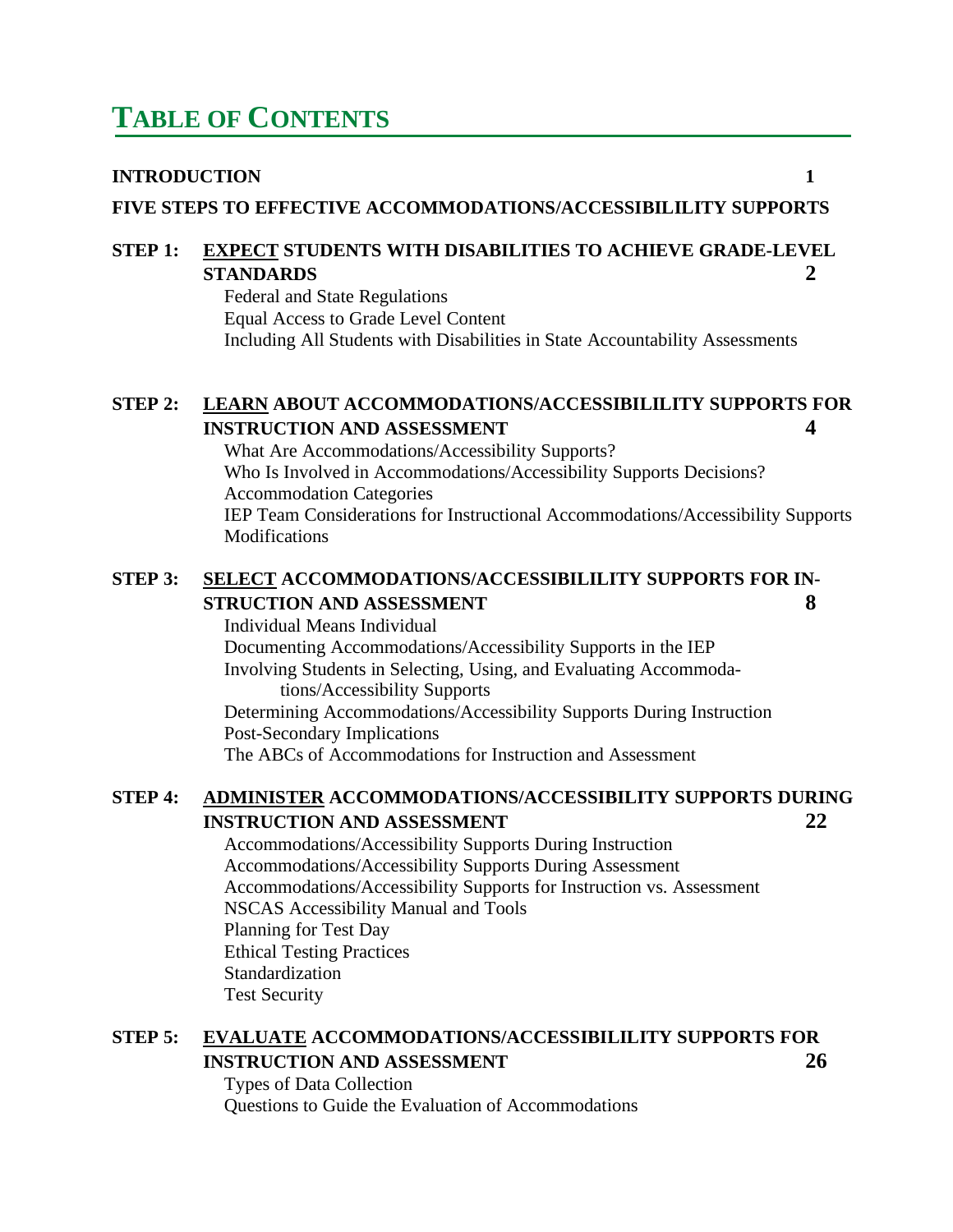### **RESOURCES FOR THE IEP TEAM: 28**

- **#1 Determining Appropriate Accommodations**
- **#2 Do's and Don'ts In Selecting Accommodations/Accessibility Supports**
- **#3 Five-Step Decision-Making Process Worksheet**
- **#4 Differentiated Instructional Strategies**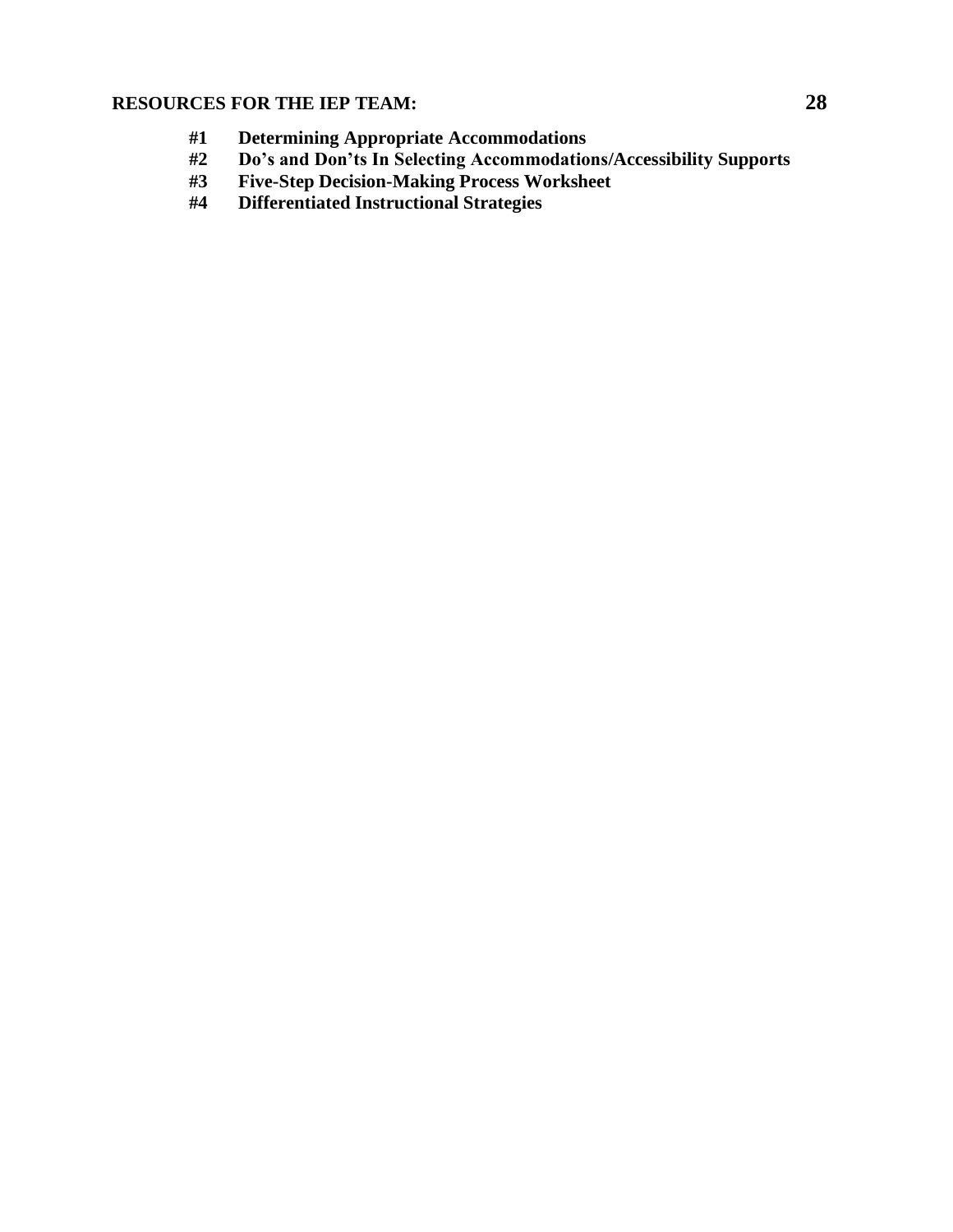# **INTRODUCTION**

#### **FIVE STEPS TO EFFECTIVE ACCOMMMODATIONS/ACCESSIBLITY SUPPORTS**

The *Nebraska Department of Education Accommodations Guidelines: How to Select, Administer, and Evaluate Accommodations/Accessibility Supports for Instruction of Students with Disabilities* presents a five-step process for Individualized Educational Program (IEP) teams, teachers, and administrators to use in the selection, administration, and evaluation of the effectiveness of instructional and assessment accommodations/accessibility supports by students with disabilities.

These five steps include the following:

- **1. EXPECT students with disabilities to achieve grade-level academic content standards.**
- **2. LEARN about accommodations/accessibility supports for instruction and assessment.**
- **3. SELECT accommodations/accessibility supports for instruction and assessment of individual students.**
- **4. ADMINISTER accommodations/accessibility supports during instruction and assessment.**
- **5. EVALUATE accommodations/accessibility supports for instruction and assessment**

**5-STEP DECISION-MAKING** Follow and repeat these steps in making decisions

for administering accessibility supports

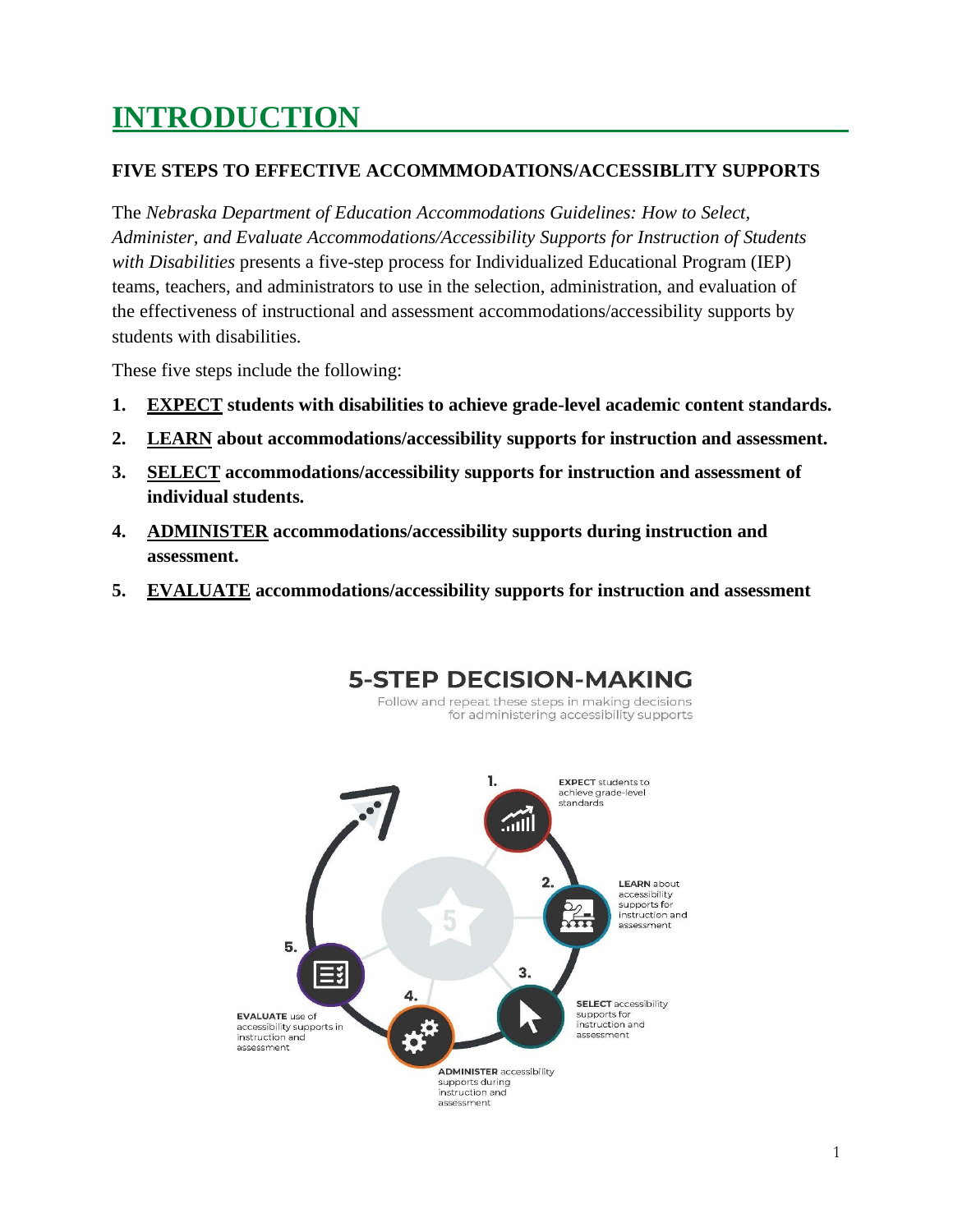# **STEP 1**

# **EXPECT STUDENTS WITH DISABILITIES TO ACHIEVE GRADE-LEVEL ACADEMIC CONTENT STANDARDS**

#### FEDERAL AND STATE REGULATIONS

The *Elementary and Secondary Education Act (ESEA)* and the *Individuals with Disabilities Education Improvement Act of 2004* (IDEA) require the participation of students with disabilities in grade-level, standards-based instruction and state and district wide assessments.

#### *IDEA 2004*

Subpart 4 General Provisions, Sec. 682 Administrative provisions (c) FINDINGS. —Congress finds the following:

- (5) Almost 30 years of research and experience has demonstrated that the education of children with disabilities can be made more effective by—
	- (A) having high expectations for such children and ensuring their access to the general education curriculum in the regular classroom, to the maximum extent possible to  $-$ 
		- (i) meet developmental goals and, to the maximum extent possible, the challenging expectations that have been established for all children…

In addition, *Nebraska Title 92, Rule 51* specifically governs services provided to students with disabilities. It is the role of the Individual Education Plan (IEP) Team to determine the specific accommodations/accessibility supports needed by each student in order to access grade-level instruction on academic content standards.

#### *Nebraska Rule 51, 2008*

007.07A The IEP shall include:

- 007.07A2 statement of measurable annual goal, including academic and functional goals, designed to:
	- 007.07A2a Meet the child's needs that result from the child's disability to enable the child to be involved in and make progress in the general education curriculum; or for preschool children, as appropriate, to participate in appropriate activities…
- 007.07A5 A statement of the special education and related services… that will be provided to enable the child:
- 007.07A5b To be involved in and progress in the general education curriculum and to participate in extracurricular and other nonacademic activities;
- 008.01I A child with a disability must not be removed from education in age-appropriate regular classrooms solely because of needed modifications in the general curriculum.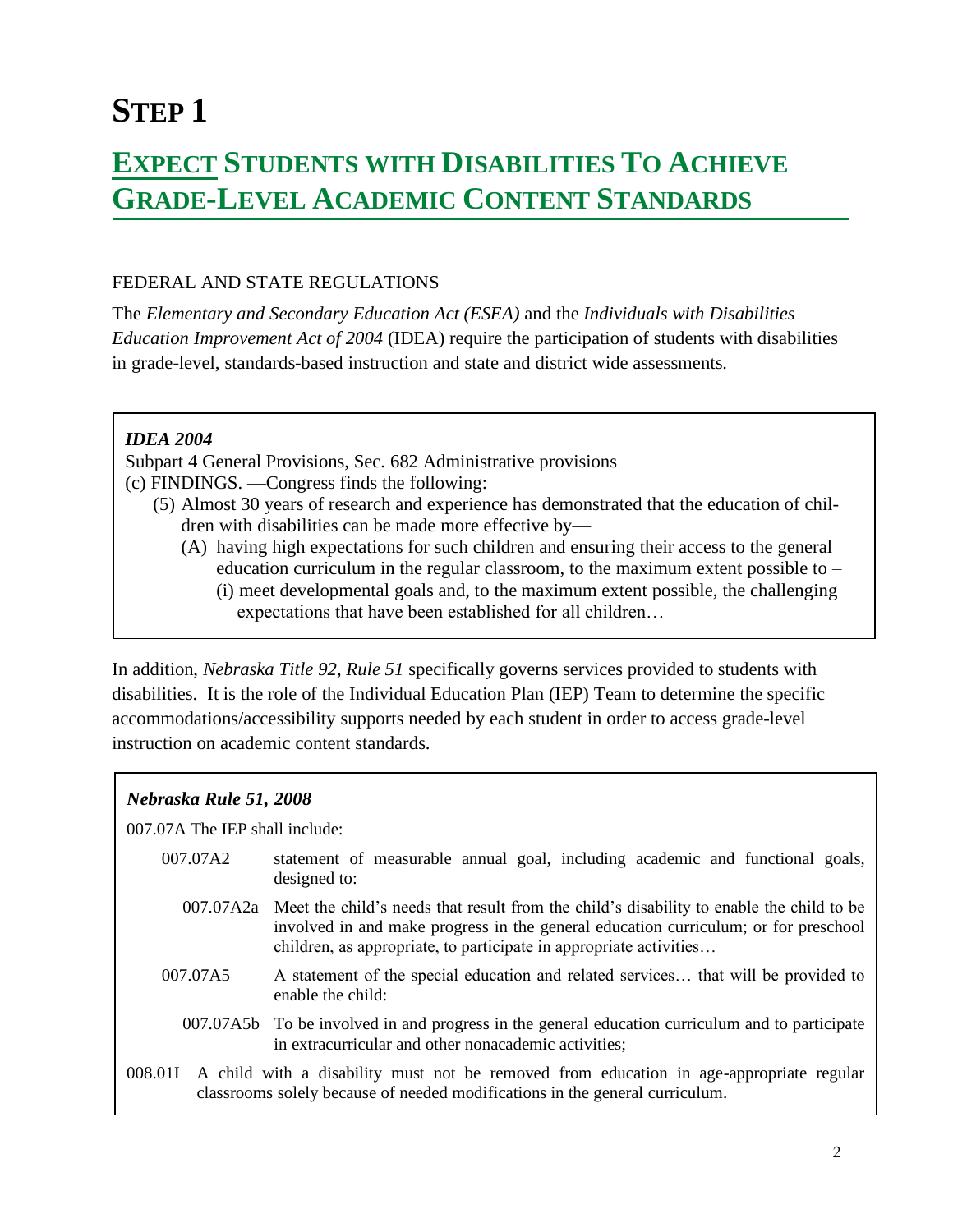### **EQUAL ACCESS TO GRADE-LEVEL CONTENT**

With the legislative focus on the inclusion of all students, the drive to ensure equal access to grade-level content standards is great. Academic content standards are educational targets outlining what students are expected to know and do at each grade level. Teachers ensure that students work toward grade-level content standards by using a range of evidenced-based instructional strategies based on the varied strengths and needs of students. For students with disabilities, accommodations/accessibility supports are provided during instruction and assessments to help promote equal access to grade-level content. To accomplish this goal of equal access,

- Individualized Education Program (IEP) team members should be familiar with academic content standards and accountability systems at the state level;
- IEP team members should know where to locate academic content standards and updates; and
- collaboration between special education teachers, English language teachers, and general education teachers results in grade-level, differentiated instruction for the diverse/specific populations of students they are serving.

All students with disabilities can work toward grade-level academic content standards (or gradelevel content standards with extended indicators) and most students will be able to achieve these standards when the following conditions are met:

- 1. Instruction is provided by teachers who are qualified to teach in the content areas addressed by state standards and who know how to differentiate instruction for diverse learners.
- 2. IEPs for students with disabilities are developed to ensure the provision of specialized instruction (e.g., specific reading skills, strategies for "learning how to learn").
- 3. Individualized approaches to instruction and assessment are used to support students with disabilities.
- 4. Appropriate accommodations/accessibility supports are provided to ensure that all students can access instructional and assessment grade-level academic content.

#### **Including All Students with Disabilities in State Accountability Assessments**

Both federal and state laws require that all students with disabilities be administered assessments intended to hold schools accountable for the academic performance of students. IEP team members must actively engage in a planning process that addresses

- assurance of the provision of accommodations/accessibility supports to facilitate student access to grade-level instruction, district, and statewide assessments; and
- use of alternate assessments to assess the achievement of students with the most significant cognitive disabilities.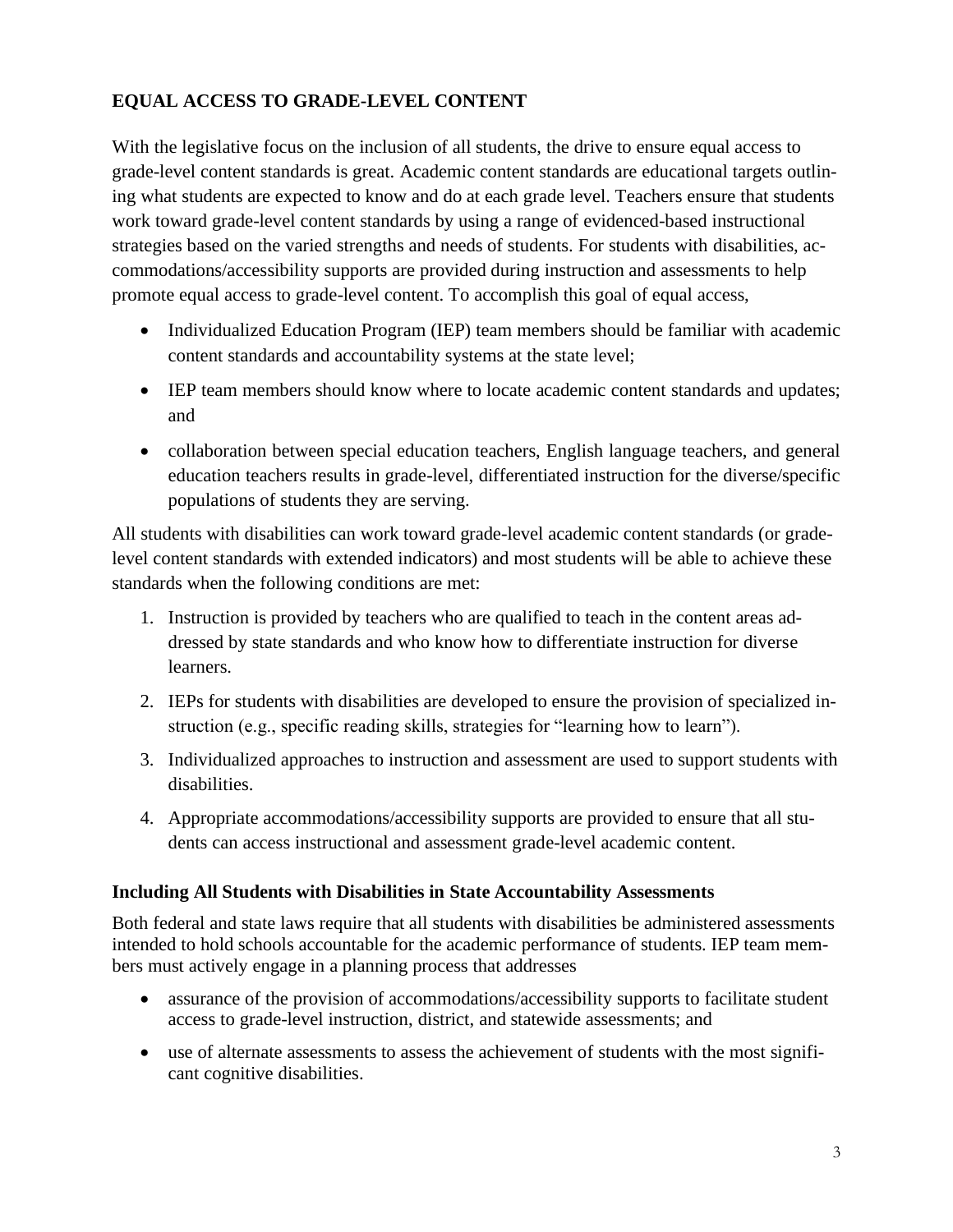# **STEP 2 LEARN ABOUT ACCOMMODATIONS/ACCESSIBILITY SUPPORTS FOR INSTRUCTION AND ASSESSMENT**

#### **WHAT ARE ACCOMMODATIONS/ACCESSIBILITY SUPPORTS?**

Accommodations/accessibility supports are practices and procedures in the areas of presentation, response, setting, timing, and scheduling that provides equitable access during instruction and assessments for students with disabilities. Accessibility supports empower students with a multitude of choices, enabling them to effectively access instructional and assessment content.

Accommodations/accessibility supports provided to a student during statewide assessments must also be provided during classroom instruction, classroom assessments, and district assessments. However, some instructional accommodations/accessibility supports may not be appropriate for use on certain statewide assessments. It is critical that educators become familiar with state policies about the appropriate use of accommodations/accessibility supports during assessments.

In other cases, accessibility supports provided on assessments may be slightly different from those provided in the classroom (e.g., digital notetaking on an assessment), since the technology used for the assessment may differ from that used in the classroom. It is important that educators help students become familiar with the supports provided on the assessment, so students are not using these tools for the first time on test day.

Accommodations/accessibility supports are intended to reduce or even eliminate the effects of a student's disability; they do not reduce expectations for learning. Accommodations/accessibility supports use should not begin and end in school. Students who use accommodations will generally need them at home, in the community, and, as they get older, in postsecondary education and/or the workplace.

## **WHO IS INVOLVED IN ACCOMMODATIONS/ACCESSIBILITY SUPPORTS DECISIONS?**

Educators on a student's 504, IEP, and/or EL team, along with the student's parents or guardians and the student (if appropriate) make decisions regarding needed accommodations/accessibility supports in accordance with state and federal guidelines.

Students with IEPs, 504 plans and/or EL plans must be provided accommodations/accessibility supports based on individual need. This approach will ensure that all needed features and accommodations can be effectively activated for the student.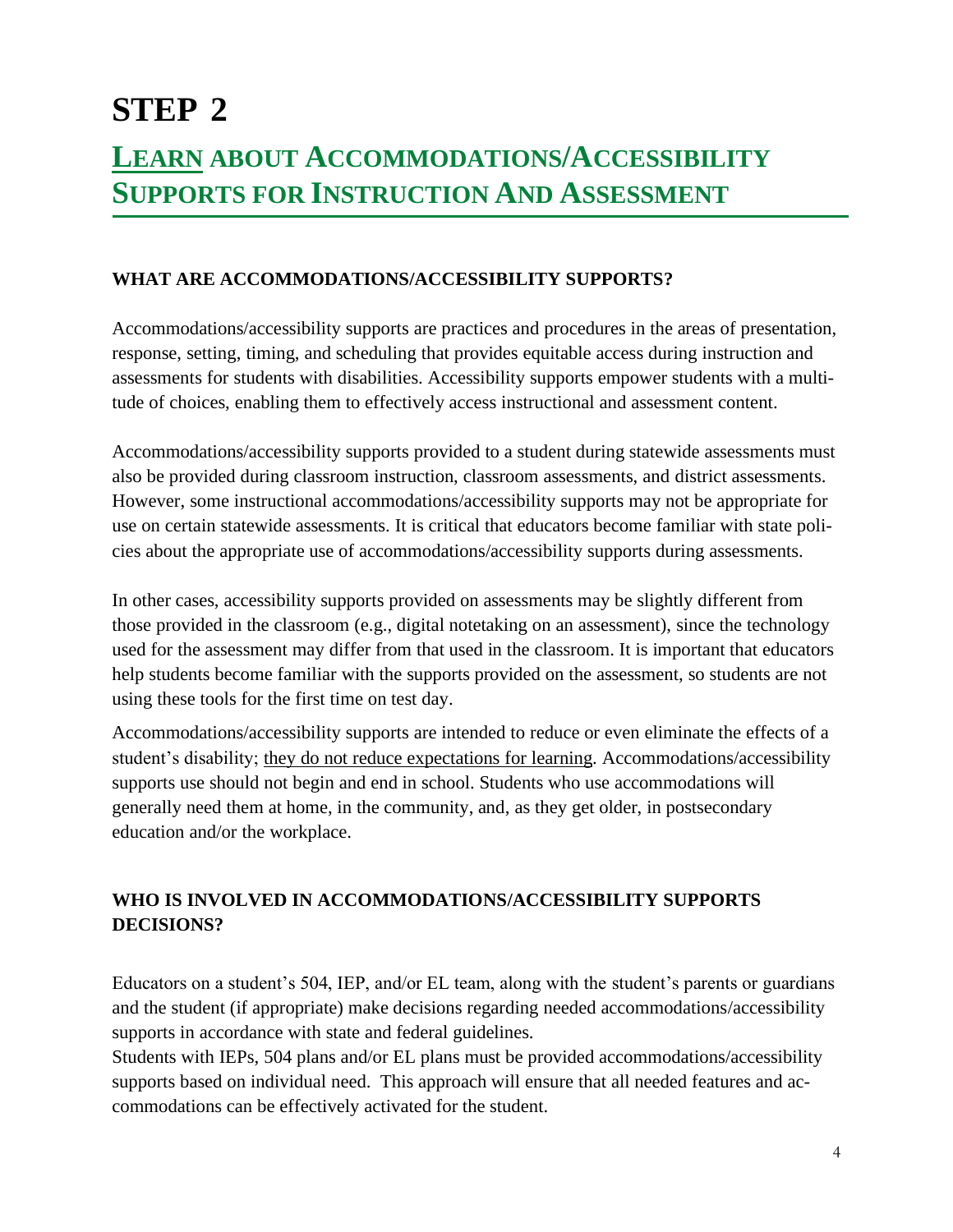Decisions about tools, supports, accessibility and accommodations should be integrated into all district, school, and/or classroom processes which prioritize student needs and ensure equity of accessibility for all students.

Accommodations/accessibility supports for instruction must be documented in the student's IEPs. (Rule 51, Section 007.07A5)

"A statement of the special education and related services and supplementary aids and services based on peer-reviewed research to the extent practicable, to be provided to the child, or on behalf of the child, and a statement of the program modifications or supports for school personnel that will be provided to enable the child:

- 007.07A5a To advance appropriately toward attaining the annual goals;
- 007.07A5b to be involved in and progress in the general education curriculum and to participate in extracurricular and other nonacademic activities; and
- 007.07A5c to be educated and participate with other children with disabilities and nondisabled children in the activities described in 92 NAD 51-007.075A;"

#### **ACCOMMODATION CATEGORIES**

Accommodations are commonly categorized in three ways: presentation, response, and setting/timing/scheduling.

❖ **Presentation Accommodations** allow students to access information in ways that do not require them to visually read standard print. These alternate modes of access are auditory, multi-sensory, tactile, and visual.

**Who benefits most?** Students who benefit most from presentation accommodations are those with print disabilities, defined as difficulty or inability to read standard print due to physical or cognitive disabilities.

❖ **Response Accommodations** allow students to complete activities, assignments, and assessments in different ways.

**Who benefits most**? Students who benefit most from response accommodations are those with physical, sensory, or learning disabilities (including difficulties with communication, memory, sequencing, directionality, alignment, and organization).

❖ **Setting/Timing/Scheduling Accommodations** change the location or the conditions of the instructional setting. The allowable length of time to complete an assignment is increased and perhaps the way the time is organized is changed.

**Who benefits most**? Students who benefit most from setting accommodations are those easily distracted in large group settings and who concentrate best in a small group or individual setting. Students who benefit most from timing and scheduling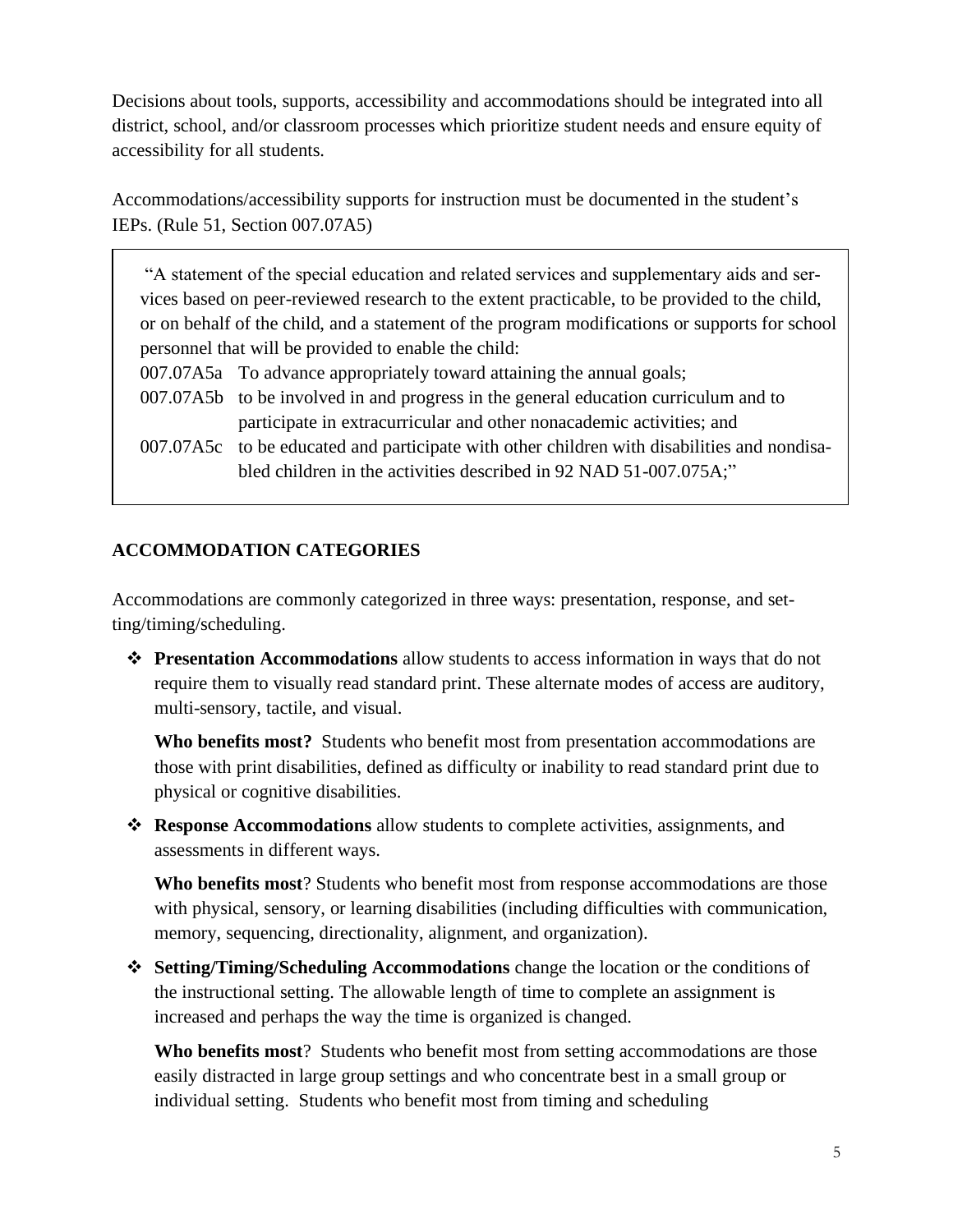accommodations are those who need more time to complete activities and assignments or students who focus better during certain times of the day.

Accommodations **do not reduce learning expectations** or **alter the content of the material** to be mastered. Accommodations provide access to receiving information and demonstrating what has been learned. They also meet specific instruction and assessment needs. If chosen appropriately, accommodations will not provide too much or too little help to the student who receives them.

## **IEP TEAM CONSIDERATIONS FOR INSTRUCTIONAL ACCOMMODA-TIONS/ACCESSIBILITY SUPPORTS**

To ensure that students with disabilities are engaged in standards-based instruction, every IEP team member needs to be familiar with state standards. The team should consider

- student characteristics and needs;
- criteria expected of students to demonstrate proficiency in grade-level content standards; and
- consistency between accommodations/accessibility supports used during classroom instruction and those used on assessments.

IEP team members should ask, "What are the student's specific instructional and assessment needs?" This question helps educators to focus on students' needs. A student may not be receiving enough accommodations/accessibility supports — or may be receiving too many. More is not necessarily better. Providing students with unnecessary supports may negatively impact their performance. The best approach is to focus on a student's identified needs within the general education curriculum and select accommodations/accessibility supports that will support those needs.



**IEP team meetings that simply engage people in checking boxes on an accommodation "menu" is neither conducive to sound decision making practices, nor do they advance equal opportunities for students to participate in the general education curriculum**.

### **MODIFICATIONS**

Modifications refer to practices or materials that change, lower, or reduce learning expectations and academic content. Modifications may change the underlying construct of an assessment. Modifications generally increase the achievement gap between students with disabilities and expectations for proficiency at a particular grade level.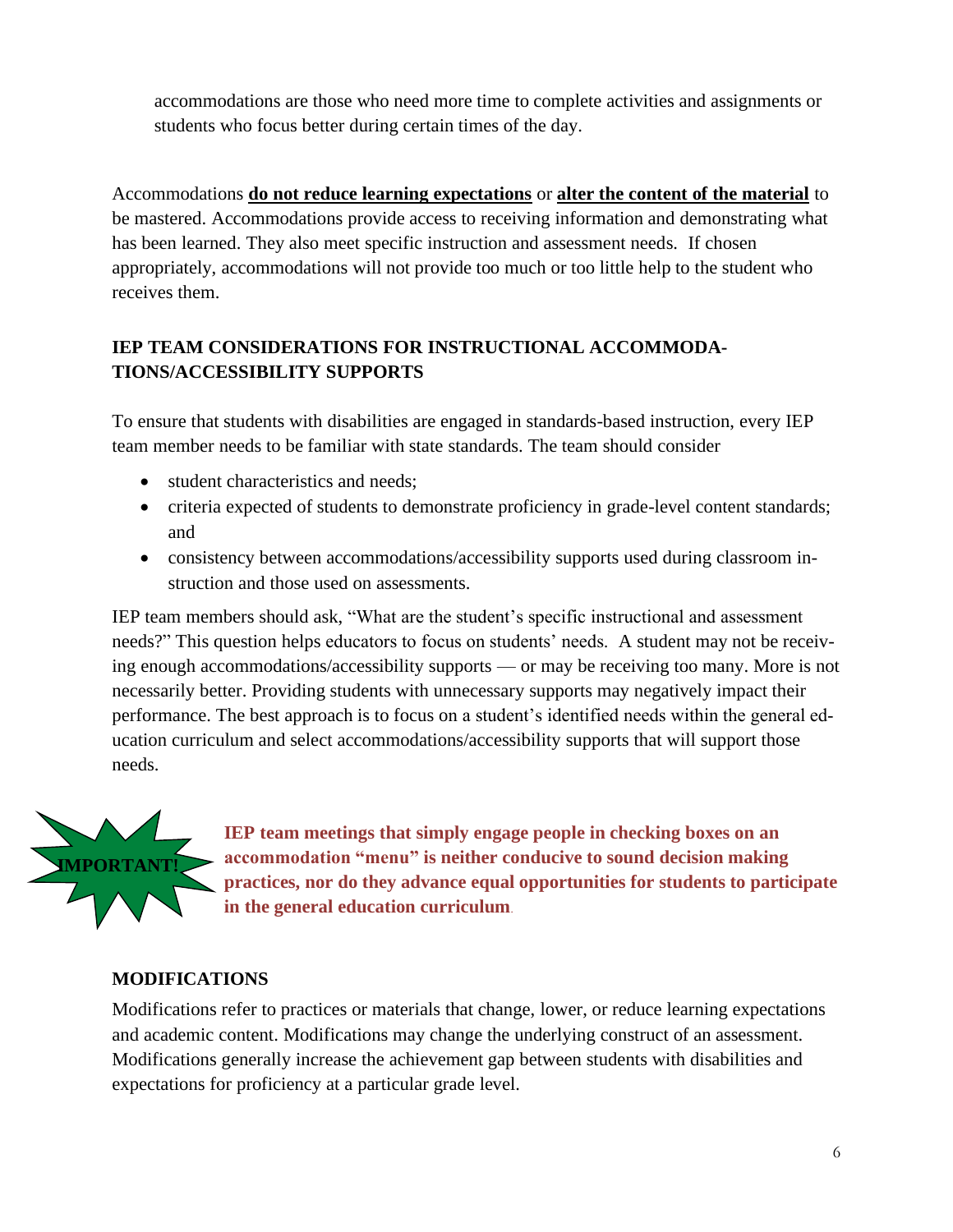Examples of modifications include:

- requiring a student to learn less material or fewer standards at a grade level,
- reducing or revising assignments and assessments,
- using an accommodation/accessibility support that invalidates the intended **construct**, and
- giving students out-of-grade level materials.

IEP teams should carefully evaluate the impact of providing modifications to students during instruction and assessments. Modifications to content may have the unintended consequence of reducing their opportunity to learn grade-level academic standards.

Providing a modification during a state accountability assessment constitutes a test irregularity, invalidates test scores, and results in an investigation of the school's or district's testing practices by the state.

#### **Modifications are not allowed on NSCAS Summative assessments.**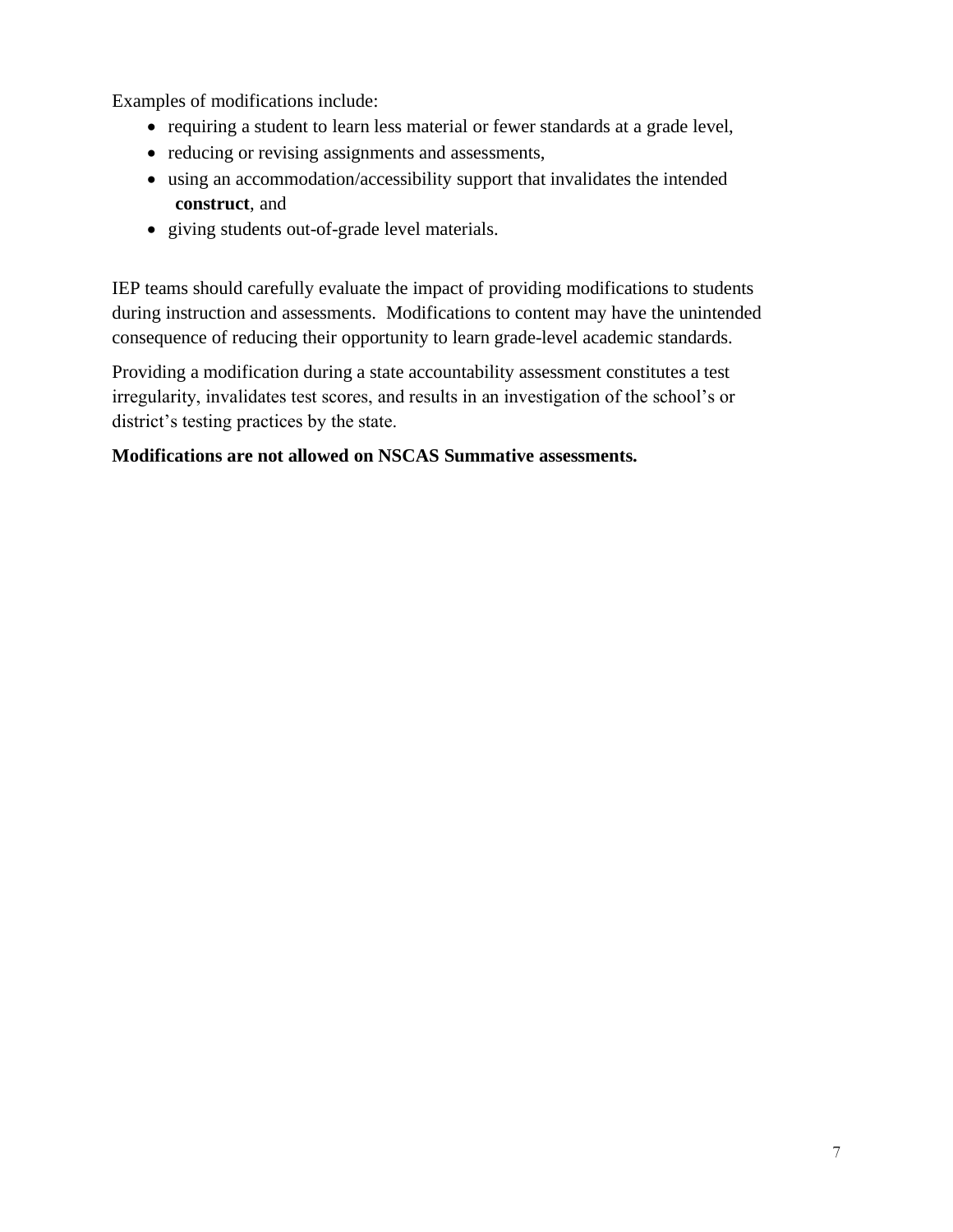# **STEP 3**

# **SELECT ACCOMMODATIONS/ACCESSIBILITY SUPPORTS FOR INSTRUCTION AND ASSESSMENT OF INDIVIDUAL STUDENTS**

Effective decision-making regarding the provision of appropriate accommodations/accessibility supports begins with making appropriate instructional decisions. In turn, making appropriate instructional decisions is facilitated by gathering and reviewing reliable information about the student's abilities, access, disability, and present level of performance in relation to Nebraska's Academic Content Standards.

#### **"INDIVIDUAL" MEANS "INDIVIDUAL"**

Selecting accommodations/accessibility supports for instruction is the role of a student's IEP team. Accommodations/accessibility supports should be chosen based on the individual student's characteristics and need for the accommodations/accessibility supports in a least restrictive environment. After considering the student's individual characteristics (disabilities, language proficiency, previously used accessibility supports, student preferences, etc.)., the IEP team should identify student needs (what will enable the student to access curriculum and assessments) that require accommodations/accessibility supports. When these accommodations/accessibility supports are used according to plan, the student should be able to validly demonstrate what he or she knows and can do for both instruction and assessment.

#### **Student Characteristics and Needs**



There are several questions an IEP team should ask to help identify student needs and match accommodations/accessibility supports to those needs.

• What are the student's learning strengths and areas for further improvement?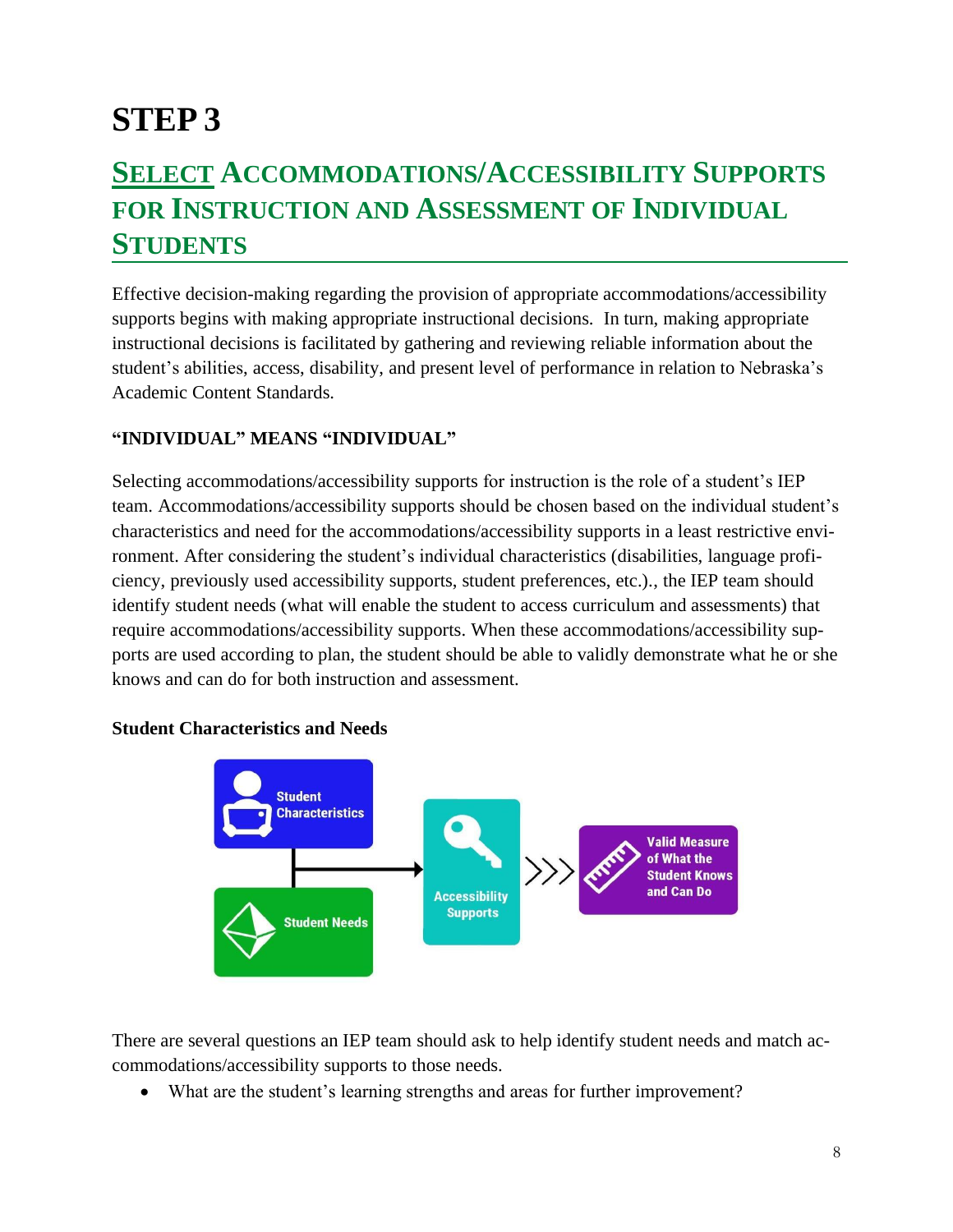- How do the student's learning needs affect the achievement of grade-level content standards?
- What specialized instruction (e.g., learning strategies, organizational skills, reading skills) does the student need to achieve grade-level content standards?
- What accommodations/accessibility supports will increase the student's access to instruction by addressing the student's learning needs and reducing the effect of the student's disability?
- What accommodations/accessibility supports are regularly used by the student during instruction and assessments?
- What are the results of assignments when accommodations/accessibility supports are used and not used?
- What is the student's perception of how well an accommodation/accessibility support works?
- Are there effective combinations of accommodations/accessibility supports?
- What difficulties does the student experience when using accommodations/accessibility supports?
- What are the perceptions of parents, teachers, and specialists about the impact of accommodation/accessibility supports?
- Should the student continue to use an accommodation/accessibility support, are changes needed, or should the use of the accommodation/accessibility support be discontinued?

While the questions for the IEP team to consider are important, it is just as important to discuss these questions:

- Is the student willing to use the accommodation/accessibility support?
- Does the student know how to use the accommodation/accessibility supports?
- Does the student have time to practice using the accommodation/accessibility supports?
- Do classroom teachers understand when and where the accommodation/accessibility support is to be used?
- Do classroom teachers understand the purpose and need for the accommodation/accessibility support?

Many times, classroom teachers receive a list of accommodations/accessibility supports for a student and do not understand the purpose of the accommodation/accessibility support, when it is to be used, or how often it is used. Thus, the accommodation/accessibility support is not used appropriately or consistently in classrooms.

## **DOCUMENTING ACCOMMODATIONS/ACCESSIBILITY SUPPORTS IN THE IEP**

There are potentially three times during the IEP development process when accommodations/accessibility supports should be discussed.

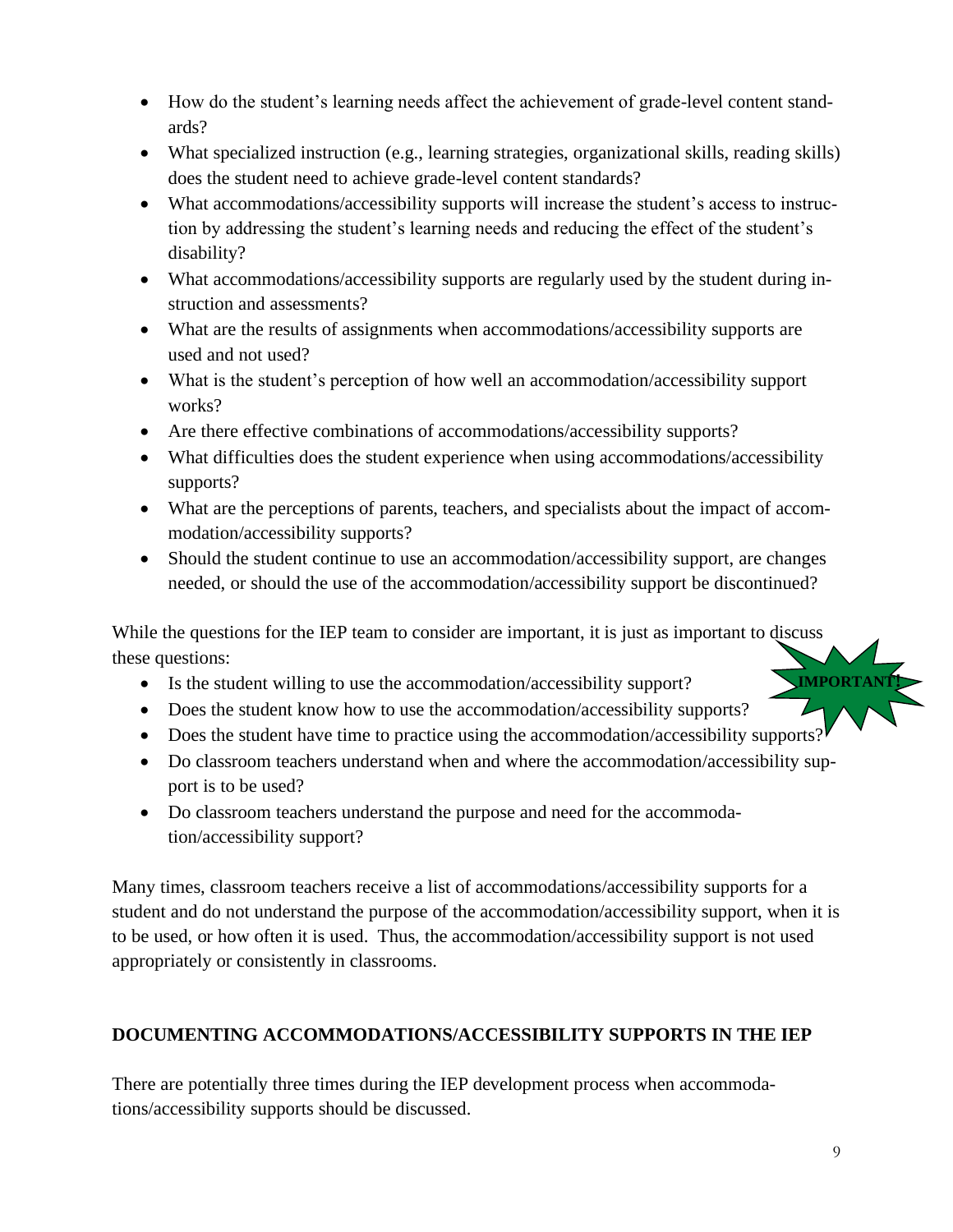- 1. "Consideration of Special Factors" (Rule 51 007.07B6 and 007.07B7) The IEP team considers communication and assistive technology devices and supports.
- 2. "Supplementary Aids and Services" (Rule 51 007.07A5) The IEP team considers possible "aids, services, and other supports" that are provided in general education classes or other education-related settings to enable children with disabilities to be educated with non-disabled children to the maximum extent appropriate. Accommodations/accessibility supports used during instruction throughout the year are recorded in this section.
- 3. "Participation in Assessments" (Rule 51 007.07A7, 007.07A7a, 007.07A7b) The IEP team considers the student's participation in the Nebraska Student-Centered Assessment System (NSCAS) assessments and the accommodations/accessibility supports used during the testing process. Generally, accommodations/accessibility supports used during instruction and written into the student's IEP are allowable for state-wide testing. However, this is not always the case. The IEP team should refer to the "NSCAS Accessibility Manual and Tools" for guidance.

#### **INVOLVING STUDENTS IN SELECTING, USING, and EVALUATING ACCOMMODATIONS/ACCESSIBILITY SUPPORTS**

It is critical for students with disabilities to understand their disabilities and learn self-advocacy strategies for success in school and throughout life. Some students have had limited experience expressing personal preferences and advocating for themselves. Speaking out about preferences, particularly in the presence of authority figures, may be a new role for students. It is one for which they need guidance and feedback. Teachers, other IEP team members, and parents or guardians play a key role in working with students to advocate for themselves in the context of selecting, using, and evaluating accommodations/accessibility supports.

Even students with **significant cognitive disabilities**, many of whom do not have sophisticated expressive communication systems, can show teachers their preferences. It is important to not limit students' options but rather expand their opportunities to provide feedback and selfadvocate. This is especially important for those students who cannot communicate their preferences in traditional ways.

The more students are involved in the selection process, the more likely the accommodations/accessibility supports will be used, especially as students reach adolescence and the desire to be more independent increases. Self-advocacy skills become critical here. Students need opportunities to learn which accommodations/accessibility supports are most helpful for them. Then they need to learn how to make certain those accommodations/accessibility supports are provided in all appropriate classrooms and wherever they need them outside the school setting.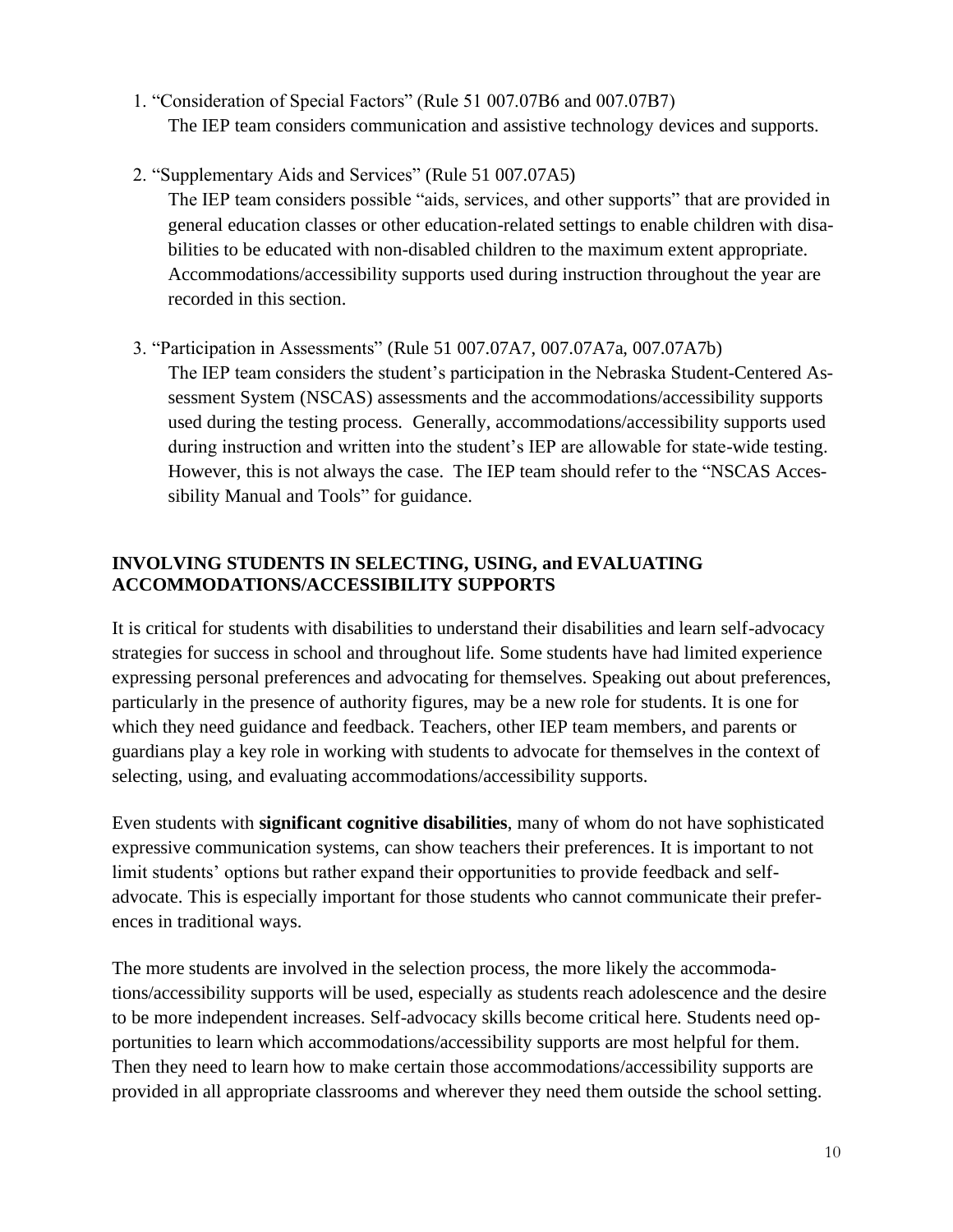#### **DETERMINNG ACCOMMODATIONS/ACCESSIBILITY SUPPORTS DURING INSTRUCTION**

The number of students with disabilities in general education classes has grown significantly in recent years. Federal disability-related legislation has increased awareness of equal opportunities in education and the right to accommodations/accessibility supports. The federal Office of Special Education Programs (OSEP) estimates that 80% of students with disabilities spend at least half of their school day in general education classrooms.

Responding to student learning preferences and developing multiple pathways to promote the achievement of grade level academic content standards are examples of what is intended by the provision of accommodations/accessibility supports—to give the student a fair and equitable chance to access and demonstrate learning.

Students must be provided the selected accommodations/accessibility supports during instructional periods that necessitate the use of those accommodations/accessibility supports. Students should also be given the opportunity to practice using these accommodations/accessibility supports. Teachers and staff who are familiar with accommodation strategies are better prepared to make arrangements that will ensure students with disabilities have equal opportunities to achieve academically.

Additional support for determining appropriate accommodations/accessibility supports can be found starting on page 28.

#### **POST-SECONDARY IMPLICATIONS**

College and career readiness is an important educational outcome for all students. As students with disabilities plan for their transition to post-secondary settings, it is important for IEP teams (educators, students, and parents or guardians) to have documented the student's use of accommodations/accessibility supports so that, if appropriate the student can continue to use them as needed in college and career settings. Colleges and universities traditionally allow fewer accommodations/accessibility supports than were available in K–12 settings, so it is important for students to document their need to use accommodations. This documentation will also be useful for students who transition into vocational setting, workplace, or a new community.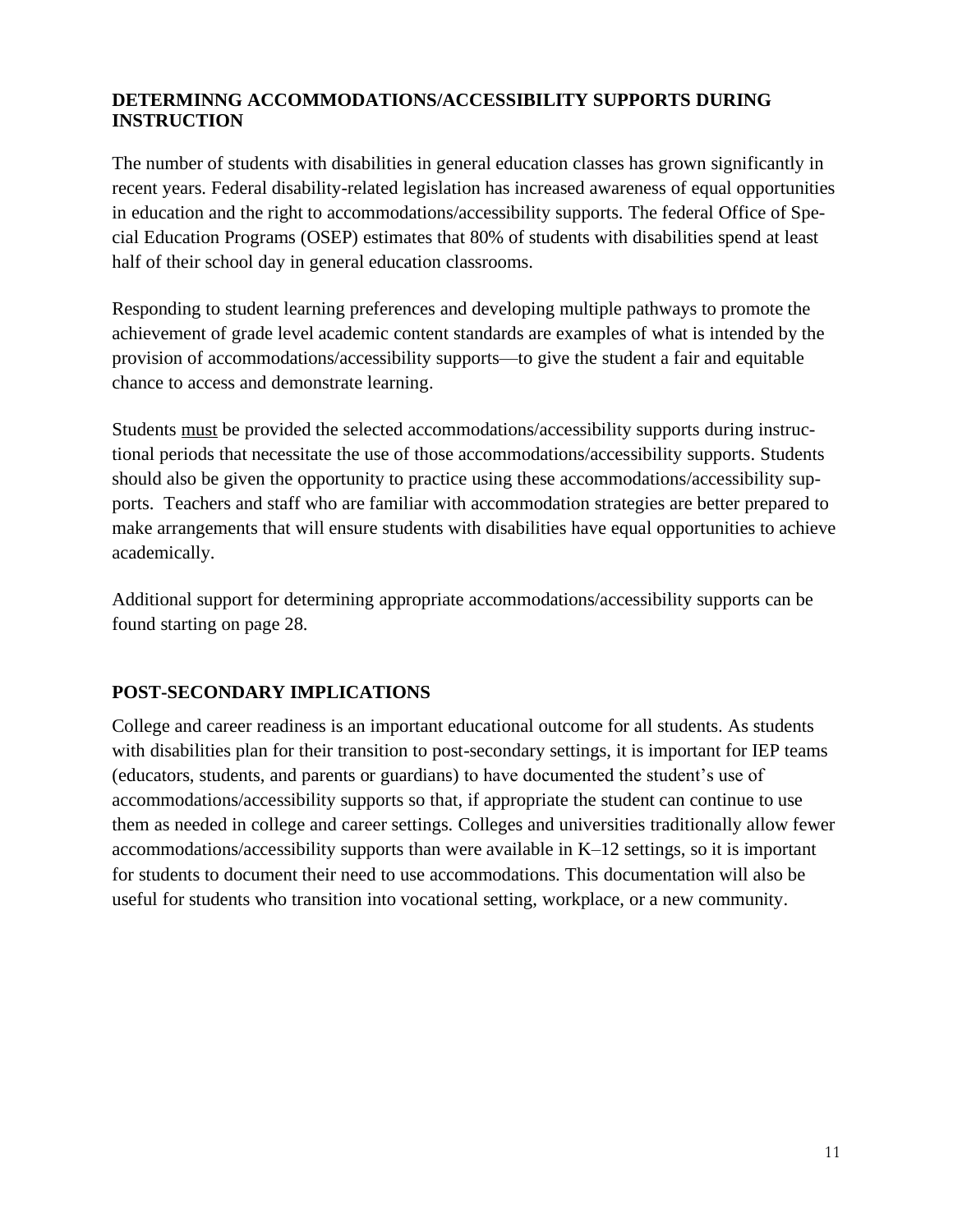# **The ABCs of Accommodations**

**The following are examples of accommodations and accessibility supports. Some of these are not allowable on statewide assessments.**

| <b>Adaptive furniture</b>         | Some students benefit from the use of adaptive or<br>$\bullet$<br>special furniture (for example, for sitting upright)<br>during instruction or testing. Other students find it<br>helpful to use a slant board or wedge to minimize<br>eye strain and provide a better work surface.                                                                                                                                                                                                                                                                                                                                                                                                                                                                                                                                                                                                                                     |
|-----------------------------------|---------------------------------------------------------------------------------------------------------------------------------------------------------------------------------------------------------------------------------------------------------------------------------------------------------------------------------------------------------------------------------------------------------------------------------------------------------------------------------------------------------------------------------------------------------------------------------------------------------------------------------------------------------------------------------------------------------------------------------------------------------------------------------------------------------------------------------------------------------------------------------------------------------------------------|
| <b>Adaptive writing tools</b>     | While responding to instructional content, some<br>students need assistance constructing narrative text.<br>There are several methods for assisting students in<br>generating narrative responses. Spelling and<br>grammar devices can be used in both a paper and<br>computer environment.<br>Writing tools include larger diameter pencil and<br>pencil grip.<br>A student may type on a word processor or alternate<br>keyboard. Assistive technology that can be used for<br>typing includes customized keyboards, mouth or<br>headstick or other pointing devices, sticky keys,<br>touch screen, and trackball. Speech-to-text<br>conversion or voice recognition allows students to<br>use their voices as input devices. Voice recognition<br>may be used to dictate text into the computer or to<br>give commands to the computer (e.g., opening<br>application programs, pulling down menus, or saving<br>work). |
| <b>Additional examples</b>        | To better understand a task, some students need to<br>have additional examples provided during<br>instruction.                                                                                                                                                                                                                                                                                                                                                                                                                                                                                                                                                                                                                                                                                                                                                                                                            |
| <b>Alternate setting/location</b> | In some circumstances, distractions for an individual<br>$\bullet$<br>student or for a group of students can be reduced by<br>altering the location in which an individual student<br>interacts with instructional materials or test content.<br>For students who are easily distracted by the<br>presence of other students, an alternate location<br>accommodation allows the student to work<br>individually or in small groups.<br>Changes may also be made to a student's location<br>within a room, such as away from windows, doors,<br>or pencil sharpeners. Sitting near the teacher's desk<br>or in the front of a classroom may be helpful for<br>some students.<br>Physically enclosed classrooms (classrooms with                                                                                                                                                                                            |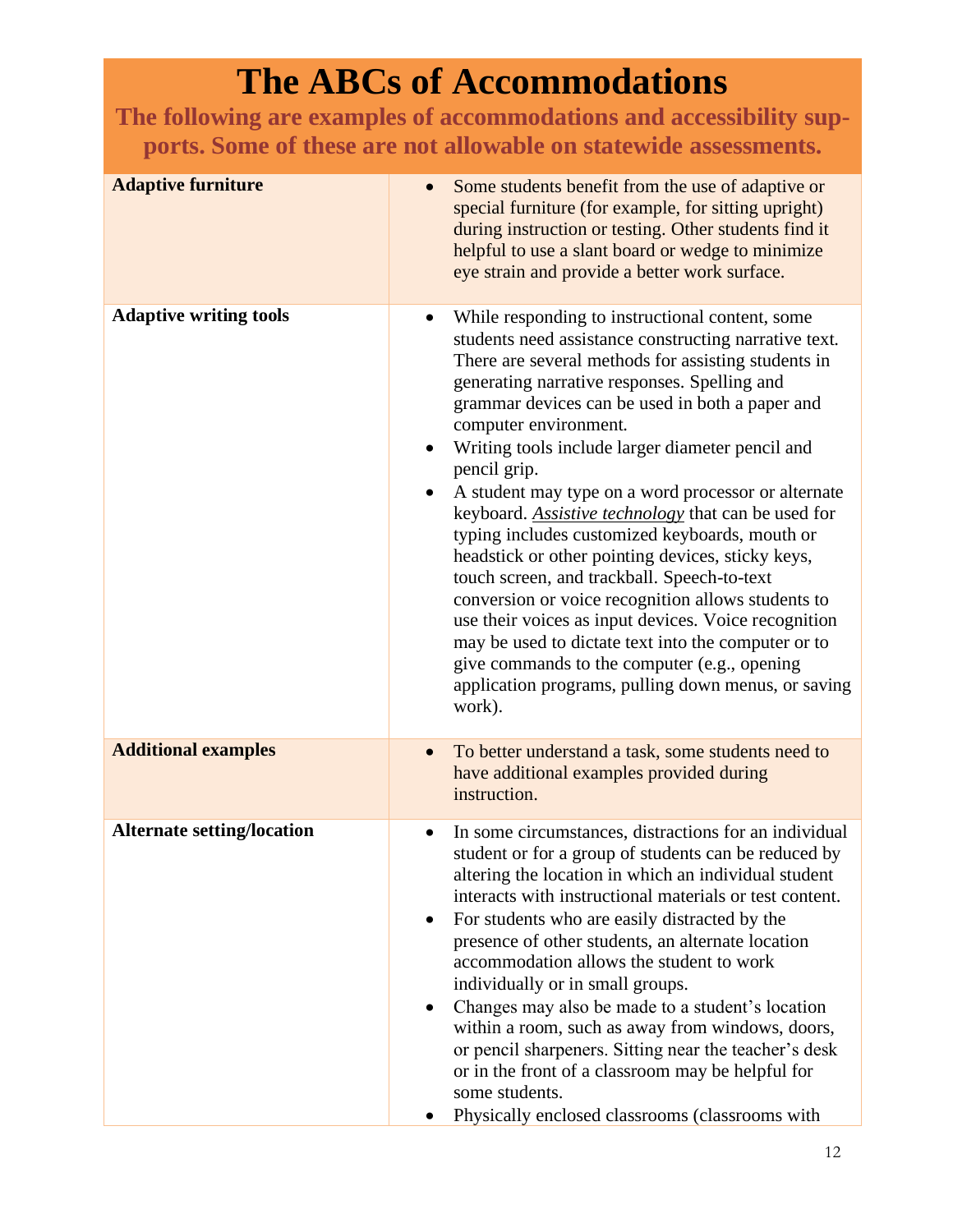|                                     | four walls) may be more appropriate than open<br>classrooms, and study carrels might also be helpful.<br>Some students may benefit from being in an<br>environment that allows for movement, such as<br>being able to walk around.<br>In some instances, students may need to interact with<br>$\bullet$<br>instructional content outside of school, such as in a<br>hospital or their home.<br>Some students may perform better when they can<br>read content aloud and think out loud or make noises<br>that may be distracting to other students. To reduce<br>distractions to other students when these strategies<br>and/or accommodations are provided, an alternate<br>location should be considered.<br>Durina a testing situation, when providing a different<br>$\bullet$<br>location within the classroom or a different room,<br>care must be taken to ensure that security of testing<br>materials is maintained. |
|-------------------------------------|--------------------------------------------------------------------------------------------------------------------------------------------------------------------------------------------------------------------------------------------------------------------------------------------------------------------------------------------------------------------------------------------------------------------------------------------------------------------------------------------------------------------------------------------------------------------------------------------------------------------------------------------------------------------------------------------------------------------------------------------------------------------------------------------------------------------------------------------------------------------------------------------------------------------------------|
| <b>Assistive technology</b>         | Students who have dexterity difficulties may need an<br>$\bullet$<br>alternative device.<br>The student is able to use assistive technology,<br>which includes such supports as typing on a custom-                                                                                                                                                                                                                                                                                                                                                                                                                                                                                                                                                                                                                                                                                                                            |
|                                     | ized keyboard, assistance with using a mouse, mouth<br>or head stick or other pointing devices, sticky keys,<br>touch screen, trackball, speech-to-text conversion,<br>and/or voice recognition.                                                                                                                                                                                                                                                                                                                                                                                                                                                                                                                                                                                                                                                                                                                               |
| <b>Audio amplification</b>          | Some students may require audio amplification de-<br>$\bullet$<br>vices in addition to hearing aids to increase clarity. A<br>teacher may use an amplification system when work-<br>ing with students in classroom situations that contain<br>a great deal of ambient noise.<br>If used in a testing situation a separate environment<br>will benefit the student and enhance access for the<br>student.                                                                                                                                                                                                                                                                                                                                                                                                                                                                                                                       |
| <b>Audio description of content</b> | Students with vision needs may need assistance ac-<br>$\bullet$<br>cessing instructional or test content represented<br>graphically. Access to graphics for students with vi-<br>sion needs is often provided through auditory de-<br>scriptions of tables, pictures, and graphics. It is im-<br>portant for readers to describe graphics and other<br>symbols exactly as they appear. Readers need to be<br>familiar with the terminology and symbols specific<br>to the content. This is especially important for high<br>school mathematics and science. Graphic materials<br>may be described but should also be made available<br>in print or tactile formats.                                                                                                                                                                                                                                                            |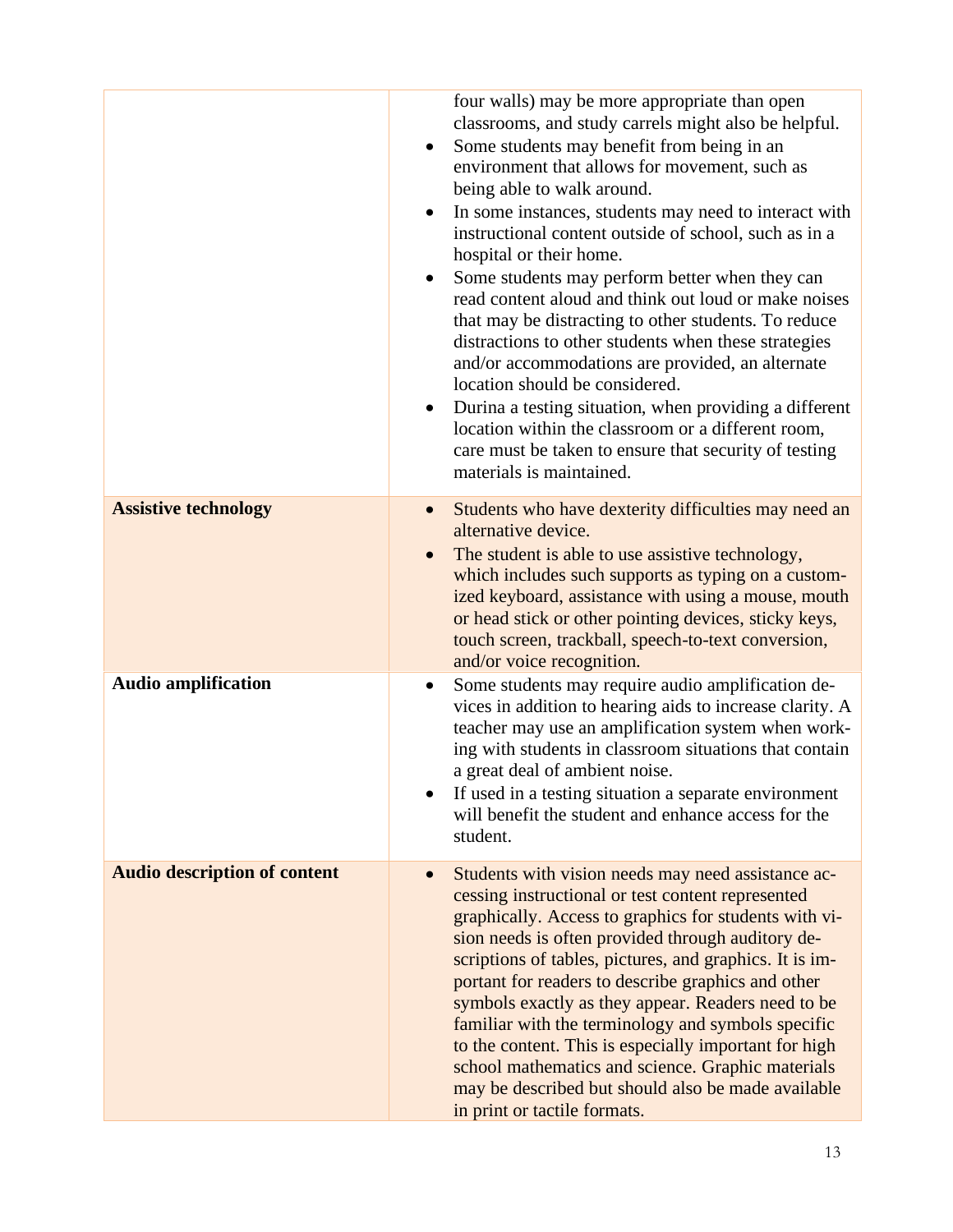|                                     | $\bullet$                           | Prerecorded human voice recordings or synthesized<br>voice recordings gives students more independence<br>than a human reader. Students benefit by listening to<br>a fully approved, standardized human voice, assuring<br>correct pronunciation of words, symbols, and equa-<br>tions. Systems should allow students to decide when<br>they want to hear the text read to them and to play<br>sound clips repeatedly.                                                                                                                                                                                                                                                                                                                                                                                                                                                                                                                                                                                                                                                                                                                                                                                                                                                                                                                     |
|-------------------------------------|-------------------------------------|--------------------------------------------------------------------------------------------------------------------------------------------------------------------------------------------------------------------------------------------------------------------------------------------------------------------------------------------------------------------------------------------------------------------------------------------------------------------------------------------------------------------------------------------------------------------------------------------------------------------------------------------------------------------------------------------------------------------------------------------------------------------------------------------------------------------------------------------------------------------------------------------------------------------------------------------------------------------------------------------------------------------------------------------------------------------------------------------------------------------------------------------------------------------------------------------------------------------------------------------------------------------------------------------------------------------------------------------|
| <b>Auditory calming</b>             | $\bullet$                           | For students who focus better when receiving audito-<br>ry input, background music or sounds can be provid-<br>ed while they access and interact with content.<br>Auditory calming can be provided by CD player or<br>other devices with headphones.<br>Background music could be provided to the student,<br>so there are no concerns about monitoring the con-<br>tent.                                                                                                                                                                                                                                                                                                                                                                                                                                                                                                                                                                                                                                                                                                                                                                                                                                                                                                                                                                  |
| <b>Braille and tactile graphics</b> | $\bullet$<br>$\bullet$<br>$\bullet$ | Students who are blind or have low vision may read<br>text via braille.<br>Braille is a method of reading a raised-dot code with<br>the fingertips. Not all students who are blind read<br>Braille fluently or choose Braille as their primary<br>mode of reading. Even if they use it as their primary<br>mode of reading, Braille users should also build<br>skills in using audiotape, speech synthesis, etc.<br>Decisions also need to be made about whether a stu-<br>dent will use contracted or uncontracted Braille.<br>Check to see if practice tests are available in Braille.<br>If instructional tasks or assessments are timed, a<br>Braille user may need additional time to complete<br>the task.<br>Tactile overlays can be used to assist the student in<br>accessing content through touch.<br>Tactile graphic images provide graphic information<br>through fingers instead of eyes. Graphic material<br>(e.g., maps, charts, graphs, diagrams, illustrations) is<br>presented in a raised format (paper or thermoform).<br>Tactile sensitivity (recognizing graphic images<br>through touch) is less discriminating than visual<br>reading, making many diagrams too complicated to<br>understand without significant additional infor-<br>mation. Additional information can be created<br>through word descriptions. |
| <b>Braille writer or note-taker</b> | $\bullet$                           | A Braille writer is a Braille keyboard used for typing<br>Braille that can then be printed in standard print or<br>Braille (embosser). The Braille writer is similar to a<br>typewriter or computer keyboard. Paper is inserted<br>into the Braille writer and multiple keys are pressed                                                                                                                                                                                                                                                                                                                                                                                                                                                                                                                                                                                                                                                                                                                                                                                                                                                                                                                                                                                                                                                   |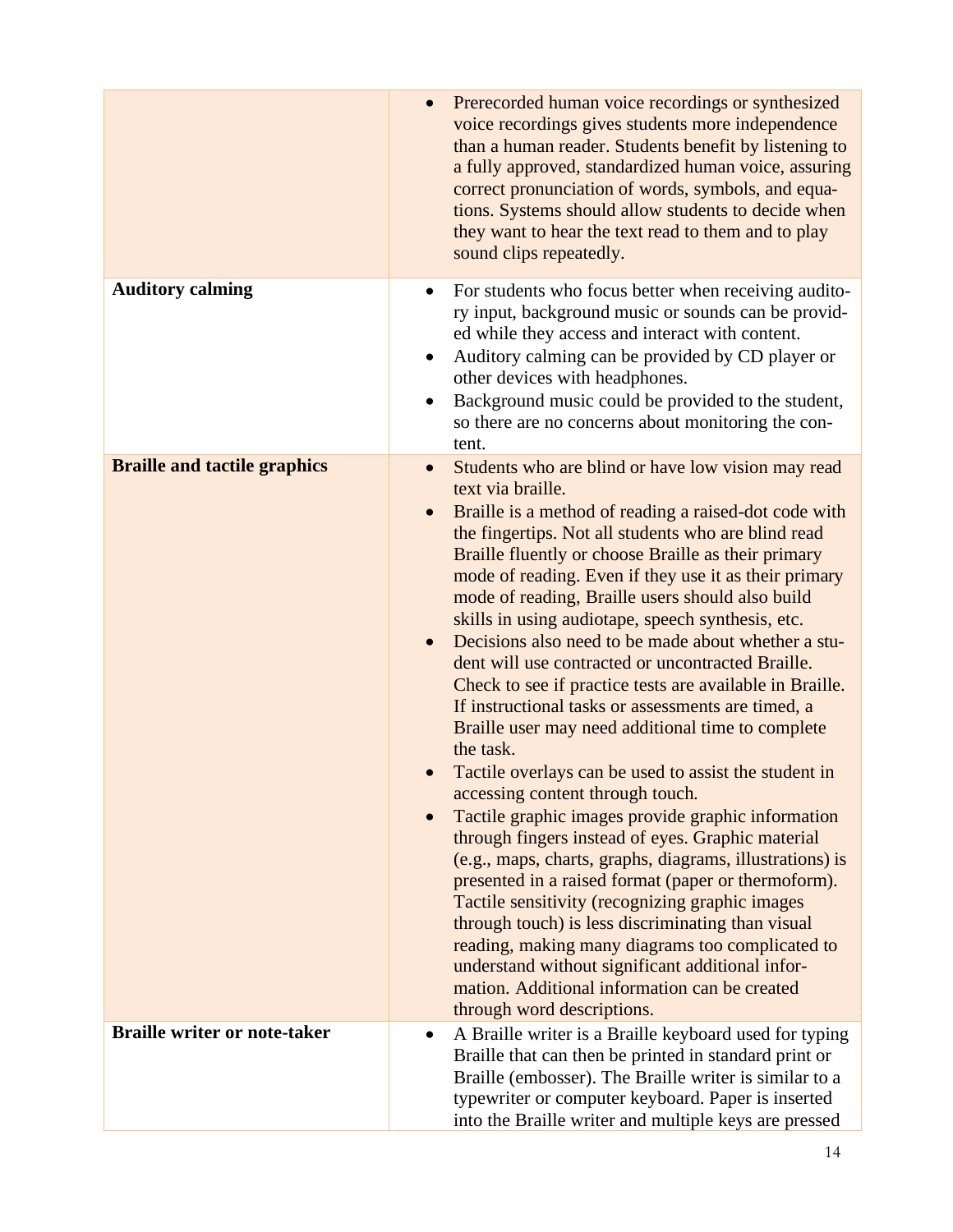|                                                                       | at once, creating Braille dots with each press.<br>Through an alternative computer port, newer Braille<br>writers can simultaneously act as a speech synthesiz-<br>er that reads the text displayed on the screen when<br>paired with a screen reading program.                                                                                                                                                                                                                                                                                                                                                                                                                                                                                                                                                                                                                                                                                                                                                 |
|-----------------------------------------------------------------------|-----------------------------------------------------------------------------------------------------------------------------------------------------------------------------------------------------------------------------------------------------------------------------------------------------------------------------------------------------------------------------------------------------------------------------------------------------------------------------------------------------------------------------------------------------------------------------------------------------------------------------------------------------------------------------------------------------------------------------------------------------------------------------------------------------------------------------------------------------------------------------------------------------------------------------------------------------------------------------------------------------------------|
| <b>Breaks</b>                                                         | Breaks may be given at predetermined intervals or<br>$\bullet$<br>after completion of assignments, tests, or activities.<br>Sometimes a student is allowed to take breaks when<br>individually needed.<br>In a paper-based environment, test booklets can be<br>divided into shorter sections so students can take a<br>break between sections of a test.                                                                                                                                                                                                                                                                                                                                                                                                                                                                                                                                                                                                                                                       |
| <b>Calculator/Calculation assistance</b>                              | If a student's disability affects mathematics calcula-<br>٠<br>tion but not reasoning, a calculator or other assis-<br>tive device, such as an abacus, arithmetic table,<br>manipulatives, or number chart, may be used.<br>It is important to determine whether the use of a cal-<br>$\bullet$<br>culation device is a matter of convenience or a nec-<br>essary accommodation. It is important to know the<br>goal of instruction and assessment before making<br>decisions about the use of calculation devices. In<br>some cases, calculators may be adapted with large<br>keys or voice output (talking calculators). In other<br>cases, an abacus may be useful for students when<br>mathematics problems are to be calculated without a<br>calculator. The abacus functions as paper and pencil<br>device for students with visual impairments.<br>In a computer-based environment, calculators can be<br>٠<br>embedded into the delivery system and can be mag-<br>nified, and use read aloud features. |
| <b>Clarify/Repeat directions</b><br>Change in the order of activities | To accurately understand the task a student is being<br>asked to engage in, some students need to have di-<br>rections to a task or test simplified.<br>In a paper-based environment, teachers may clarify<br>directions through restatement or simplification of<br>language for the student.<br>In a computer-based environment, directions can be<br>$\bullet$<br>reread and access to a simplified version of direc-<br>tions can be provided to students.<br>Activities that require focused attention could be<br>scheduled for the time of day when a student is most                                                                                                                                                                                                                                                                                                                                                                                                                                    |
|                                                                       | likely to demonstrate peak performance.<br>To reduce fatigue and increase attention, activities or<br>assignments can be administered over multiple<br>days—completing a portion each day.                                                                                                                                                                                                                                                                                                                                                                                                                                                                                                                                                                                                                                                                                                                                                                                                                      |
| <b>Color contrast</b>                                                 | Some students with visual needs are better able to<br>$\bullet$<br>view information through color contrast.                                                                                                                                                                                                                                                                                                                                                                                                                                                                                                                                                                                                                                                                                                                                                                                                                                                                                                     |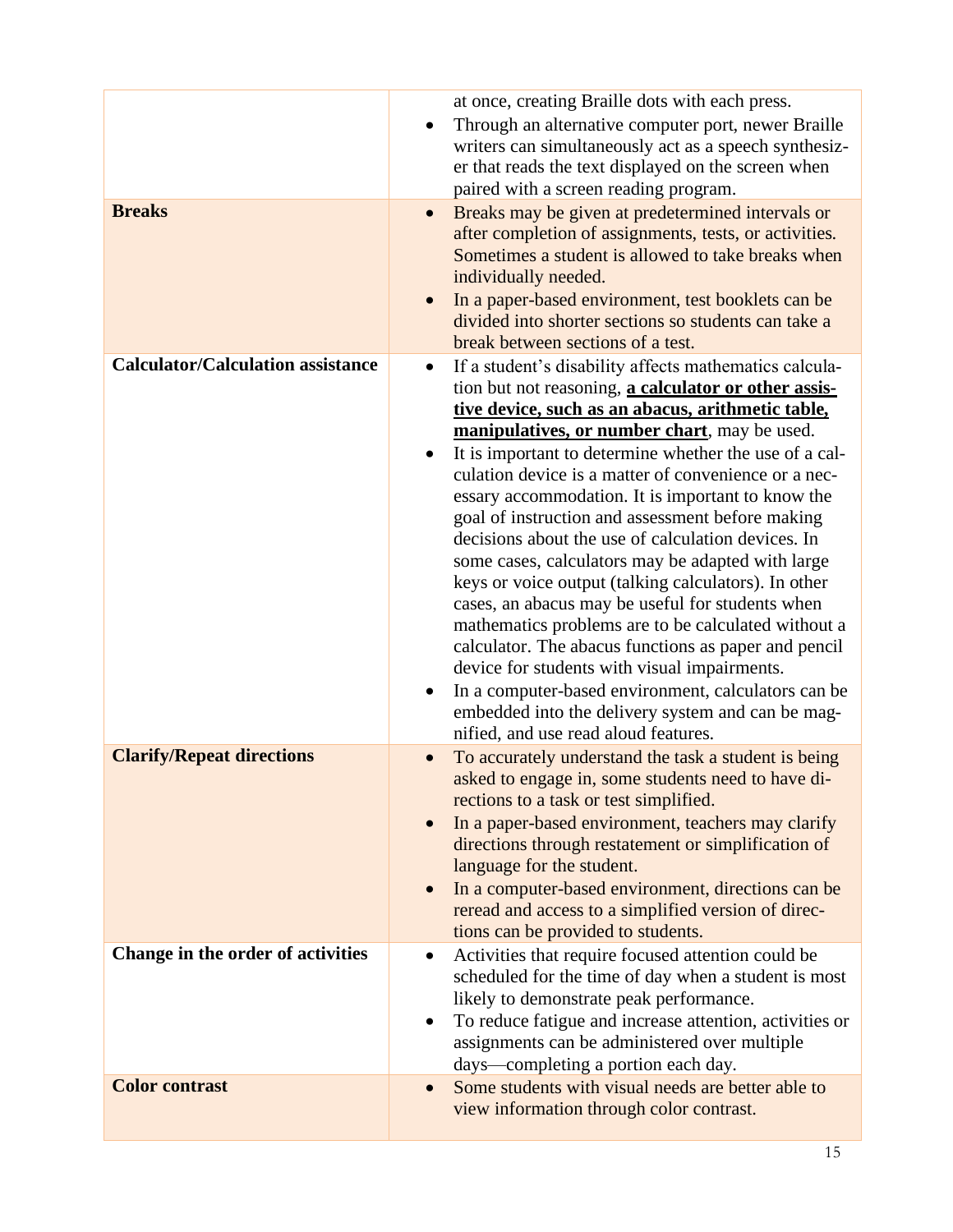|                      | Students can choose from a variety of color transpar-<br>encies, which are placed over the content. Alterna-<br>tively, content can be printed using different colors.<br>In a computer-based environment, content or test de-<br>$\bullet$<br>livery system could allow students to alter the con-<br>trast in which content is presented in the following<br>ways:<br><b>Color overlays:</b> Students can choose from a<br>$\circ$<br>variety of color tints that are placed over the<br>content, questions, and directions.<br><b>Reverse contrast:</b> Students reverse the col-<br>$\circ$<br>ors for the entire interface.<br><b>Color chooser:</b> Students change the font and<br>$\circ$<br>background colors for the content. Students<br>pick the font and background color combina-<br>tions that help them perceive text-based con-<br>tent. This differs from color overlay in that<br>only the text and background colors change.<br>Lines and graphics are not affected by the<br>color changes. |
|----------------------|------------------------------------------------------------------------------------------------------------------------------------------------------------------------------------------------------------------------------------------------------------------------------------------------------------------------------------------------------------------------------------------------------------------------------------------------------------------------------------------------------------------------------------------------------------------------------------------------------------------------------------------------------------------------------------------------------------------------------------------------------------------------------------------------------------------------------------------------------------------------------------------------------------------------------------------------------------------------------------------------------------------|
| Dictionary/Glossary  | To understand instructional content, some students<br>$\bullet$<br>may need to look up words in a dictionary, glossary,<br>or thesaurus.<br>In a paper-based environment, students are provided<br>with standard English dictionary, glossary, or thesau-<br>rus.<br>A computer-based content and delivery system could<br>embed dictionary, glossary, and the saurus terms in<br>the content for students to access as needed.<br>This may not be available during some testing situa-<br>tions.                                                                                                                                                                                                                                                                                                                                                                                                                                                                                                                |
| <b>Extended time</b> | Extended time <b>may</b> require a student's IEP team to<br>$\bullet$<br>determine a specific amount of extra time to com-<br>plete assignments, projects, and assessments.<br>For timed tests, a standard extension may be time<br>and one-half. This means that a student is allowed 90<br>minutes to take a test that normally has a 60-minute<br>limit. Double time may also be allowed. Decisions<br>should be made on a case-by-case basis, keeping in<br>mind the type of accommodations being provided,<br>the disability involved, and the type of assignment.<br>Usually, unlimited time is not appropriate or feasi-<br>ble. Sometimes students who request extended time<br>end up not needing it because of the reduction in<br>anxiety of simply knowing that plenty of time is<br>available. Students who have too much time may<br>lose interest and motivation to do their best work.<br>During a testing situation students should be tested in                                                |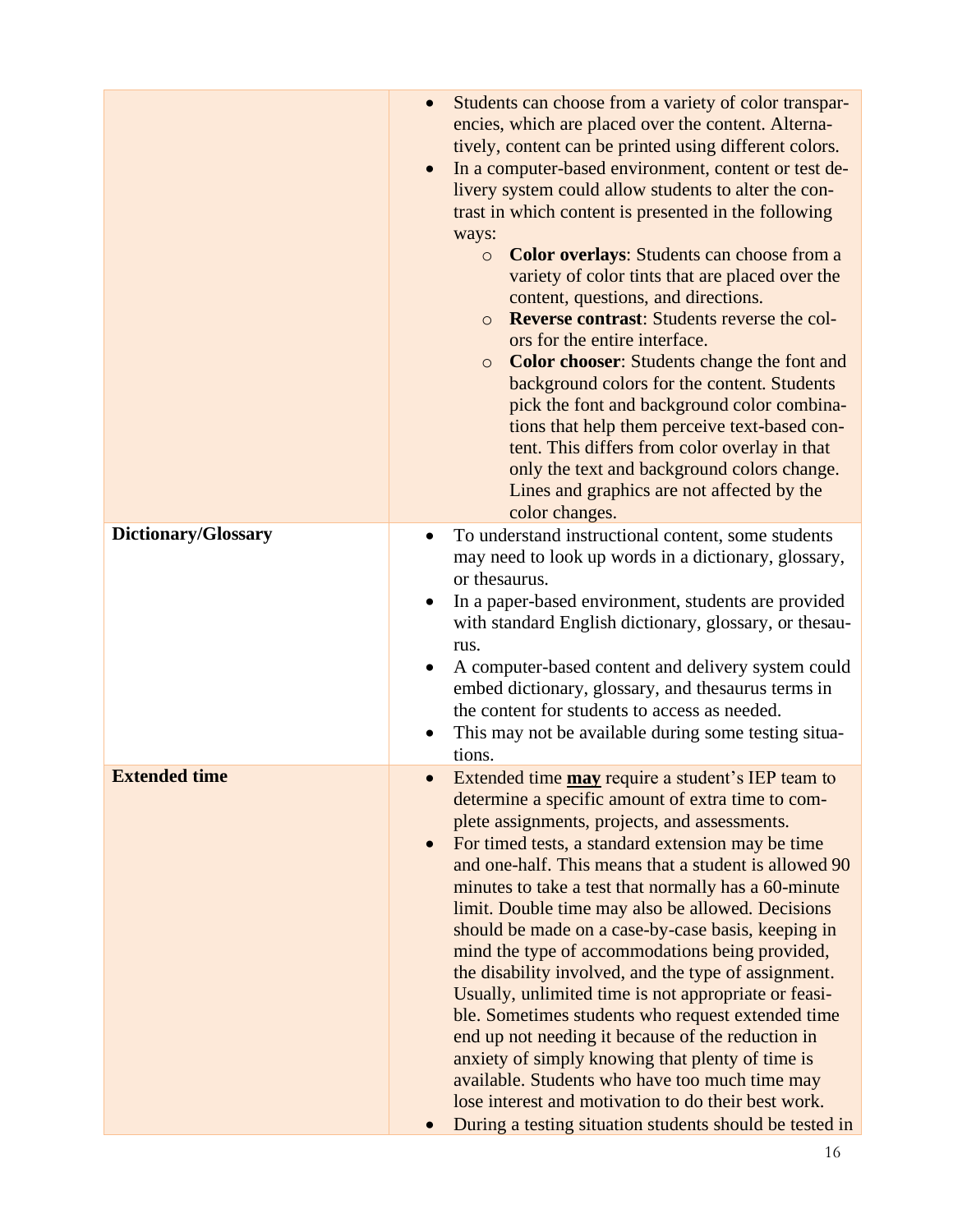| <b>Highlighting/Markers/Visual</b><br>Highlighting, using markers, and providing visual<br>$\bullet$<br><b>Cues</b><br>cues can draw attention to key content.<br>Teachers or students may use markers, arrows, stick-<br>ers, or highlighters to draw attention to key words in<br>directions and content.<br>In a computer-based content and delivery system,<br>visual cues such as arrows, markers, and highlighting<br>can be predefined and activated at the teacher or stu-<br>dent's request.<br><b>Large print or Magnification</b><br>Students with visual impairments or other print disa-<br>$\bullet$<br>bilities may need assistance viewing content. Access<br>for students with visual needs is typically provided<br>through enlarging or magnifying content.<br>Large-print editions of instructional materials are re-<br>quired for some students with visual impairments or<br>print disabilities. All text and graphic materials—<br>including labels and captions on pictures, diagrams,<br>maps, charts, exponential numbers, notes, and foot-<br>notes—must be presented in at least 18-point type<br>for students who need large print. Students, working<br>with their teachers, need to find an optimal print size<br>and determine the smallest print that can still be read.<br>(Copyright issues may need to be addressed).<br>It is important for the print to be clear, with high<br>contrast between the color of the print and the color<br>of the background.<br>Students may use a magnifying glass or other device<br>that allows them to magnify instructional or test con-<br>tent.<br>In a computer-based environment, a content or test<br>delivery system could allow students to manipulate<br>the size in which text and graphics are presented on<br>the screen. It is important that the system can clearly<br>enlarge all material, including narrative text, formu-<br>las and equations, information presented in scientific<br>and mathematical nomenclature, tables, graphs,<br>charts, figures, and diagrams. The system should also<br>provide tools that allow students to either view mate-<br>rial in magnified form on an occasional/as-needed<br>basis or on a more permanent basis. The system<br>should allow students to easily move content that is<br>forced off the screen into viewing mode. The system<br>should also allow magnifying tools to work in con-<br>junction with other accessibility tools and/or ac- | a separate setting to minimize distractions to other<br>students. |
|---------------------------------------------------------------------------------------------------------------------------------------------------------------------------------------------------------------------------------------------------------------------------------------------------------------------------------------------------------------------------------------------------------------------------------------------------------------------------------------------------------------------------------------------------------------------------------------------------------------------------------------------------------------------------------------------------------------------------------------------------------------------------------------------------------------------------------------------------------------------------------------------------------------------------------------------------------------------------------------------------------------------------------------------------------------------------------------------------------------------------------------------------------------------------------------------------------------------------------------------------------------------------------------------------------------------------------------------------------------------------------------------------------------------------------------------------------------------------------------------------------------------------------------------------------------------------------------------------------------------------------------------------------------------------------------------------------------------------------------------------------------------------------------------------------------------------------------------------------------------------------------------------------------------------------------------------------------------------------------------------------------------------------------------------------------------------------------------------------------------------------------------------------------------------------------------------------------------------------------------------------------------------------------------------------------------------------------------------------------------------------------------------------------------------------------------------------------------------------------|-------------------------------------------------------------------|
|                                                                                                                                                                                                                                                                                                                                                                                                                                                                                                                                                                                                                                                                                                                                                                                                                                                                                                                                                                                                                                                                                                                                                                                                                                                                                                                                                                                                                                                                                                                                                                                                                                                                                                                                                                                                                                                                                                                                                                                                                                                                                                                                                                                                                                                                                                                                                                                                                                                                                       |                                                                   |
| commodations provided.<br><b>Masking/Templates</b><br>A common technique for focusing a student's atten-                                                                                                                                                                                                                                                                                                                                                                                                                                                                                                                                                                                                                                                                                                                                                                                                                                                                                                                                                                                                                                                                                                                                                                                                                                                                                                                                                                                                                                                                                                                                                                                                                                                                                                                                                                                                                                                                                                                                                                                                                                                                                                                                                                                                                                                                                                                                                                              |                                                                   |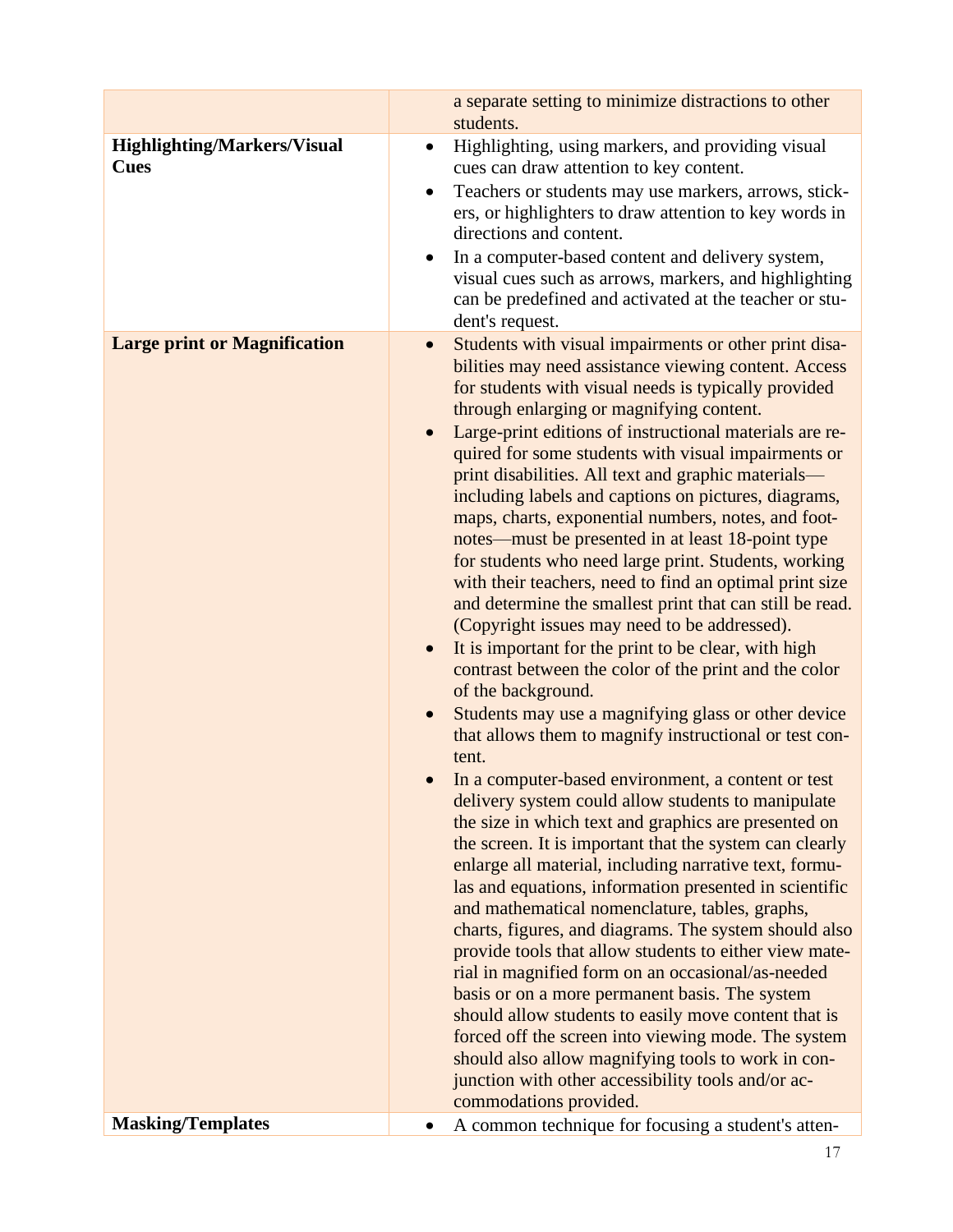|                                                         | tion on a specific part of an activity is provided by<br>masking. Masking involves blocking off content that<br>is not of immediate interest to the student.<br>Students may use a variety of methods to mask con-<br>$\bullet$<br>tent, including masking templates, sticky notes, rul-<br>ers or straightedges, or blank sheets of paper.<br>In a computer-based environment, a delivery system<br>$\bullet$<br>may include tools that allow students to mask or hide<br>portions of instructional or test content, as well as the<br>interface, so that the student can focus on content<br>that is of immediate interest.<br>Tools should also be available that allow students to<br>٠<br>create custom masks that simulate the placement of<br>sticky notes over any sized area of the screen (e.g., a<br>graphic, chart, table, or narrative block of text).<br>Students should be able to move, hide, and reposition<br>٠<br>any masking element placed on the screen.                                                                                                                                                                                                                                                                                                                                                                                                                                                     |
|---------------------------------------------------------|------------------------------------------------------------------------------------------------------------------------------------------------------------------------------------------------------------------------------------------------------------------------------------------------------------------------------------------------------------------------------------------------------------------------------------------------------------------------------------------------------------------------------------------------------------------------------------------------------------------------------------------------------------------------------------------------------------------------------------------------------------------------------------------------------------------------------------------------------------------------------------------------------------------------------------------------------------------------------------------------------------------------------------------------------------------------------------------------------------------------------------------------------------------------------------------------------------------------------------------------------------------------------------------------------------------------------------------------------------------------------------------------------------------------------------|
| <b>Minimize distractions</b><br><b>Standardization:</b> | While students are accessing and interacting with in-<br>$\bullet$<br>formation presented in instructional content, some<br>students need help reducing distractions and/or main-<br>taining focus. A teacher can highlight information,<br>employ visual cues and organizers, monitor place-<br>ment of responses, and prompt students. Altering the<br>environment in which a student works on instruc-<br>tional content can reduce distractions to the student<br>or to classmates.<br>In a computer-based environment, a content delivery<br>$\bullet$<br>system could have predefined highlighting, cues, and<br>organizers that can be revealed when a student re-<br>quests them. The system could be programmed to<br>prompt students after a predefined number of<br>minutes have elapsed since a student interacted with<br>the item.<br>Computer application of these methods to maintain<br>$\bullet$<br>focus standardizes delivery, decreases the burden on<br>teachers, and empowers the student to access the<br>tools when needed.<br>Multiple breaks, extended time, and changing the or-<br>der of activities are also tools to help students main-<br>tain focus and can be managed manually on paper or<br>programmed into a computer-based environment. In<br>addition, a student may wear buffers, such as ear-<br>phones, earplugs, or headphones, to reduce distrac-<br>tions and improve concentration. |
| <b>Multiple or frequent breaks</b>                      | Breaks may be given at predetermined intervals or<br>after completion of assignments or activities. Some-<br>times a student is allowed to take breaks when indi-<br>vidually needed. If the length of a break is predeter-                                                                                                                                                                                                                                                                                                                                                                                                                                                                                                                                                                                                                                                                                                                                                                                                                                                                                                                                                                                                                                                                                                                                                                                                        |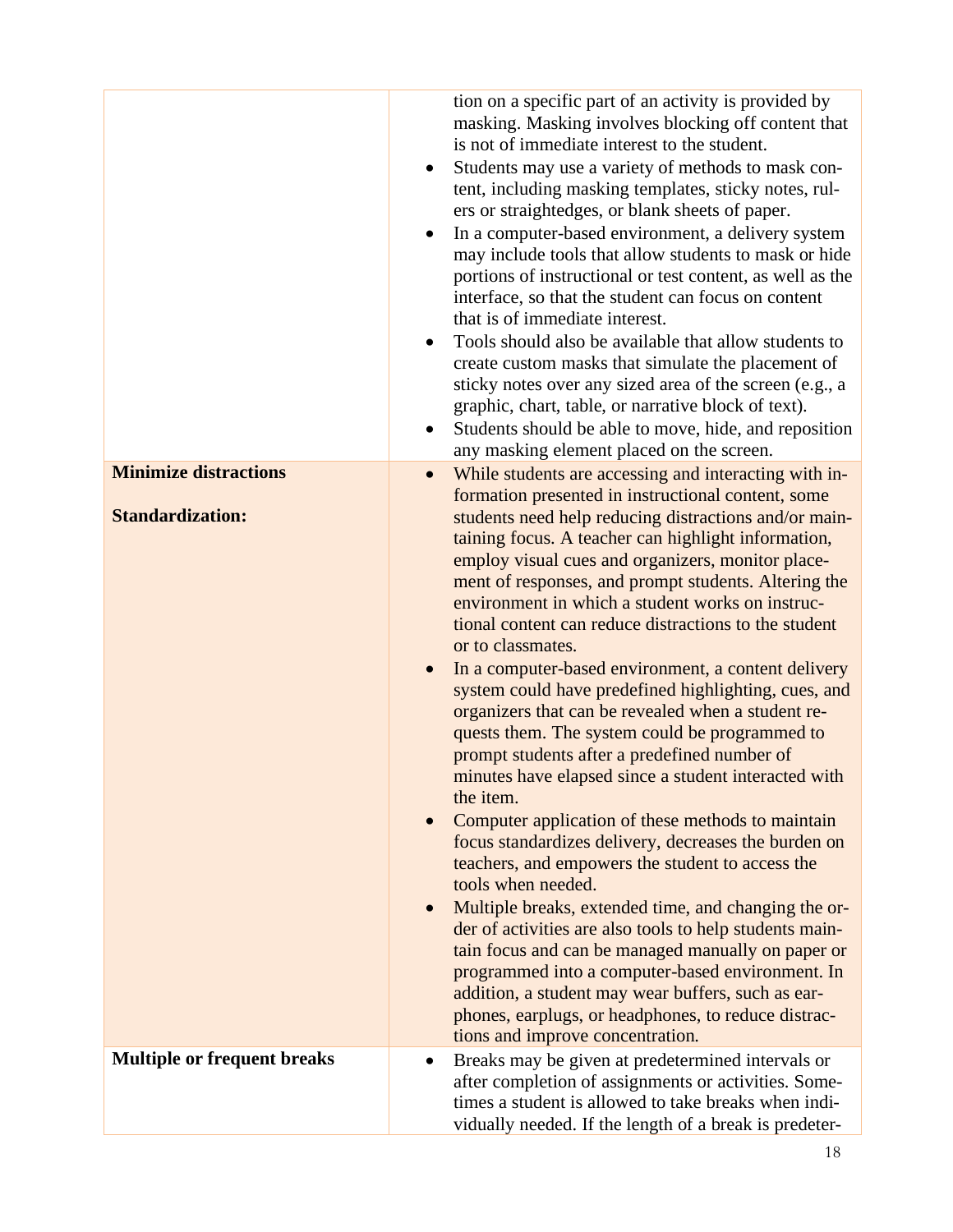|                            | mined, a timer might be used to signal the end of the<br>break.                                                                                                                                                                                                                                                                                                                                                                                                                                                                                                                                                                                                                                                                                                                                                                                                                                                                                                                                                                                                                                                                                                                                                                   |
|----------------------------|-----------------------------------------------------------------------------------------------------------------------------------------------------------------------------------------------------------------------------------------------------------------------------------------------------------------------------------------------------------------------------------------------------------------------------------------------------------------------------------------------------------------------------------------------------------------------------------------------------------------------------------------------------------------------------------------------------------------------------------------------------------------------------------------------------------------------------------------------------------------------------------------------------------------------------------------------------------------------------------------------------------------------------------------------------------------------------------------------------------------------------------------------------------------------------------------------------------------------------------|
| <b>Read aloud of text</b>  | Students with reading-related disabilities may need<br>$\bullet$<br>assistance accessing instructional content by having<br>all or portions of the content read aloud.<br>Bookshare was developed through an award from the<br>$\bullet$<br>U.S. Department of Education Office of Special Ed-<br>ucation Programs (OSEP). It offers unlimited access<br>to audio books, textbooks, newspapers, and maga-<br>zines. Bookshare offers free membership to any U.S.<br>school providing services to students with print<br>(reading) disabilities. Additional information may be<br>found at www.bookshare.org<br>Instructional materials can be prerecorded on com-<br>pact disk (CD), iPod, other recording devices that a<br>student accesses by listening. Classroom directions,<br>assignments, and lectures could also be recorded.<br>In a computer-based environment, a content and test<br>delivery system could allow students to have text<br>read aloud while being highlighted. Students should<br>be able to select pieces of text to have it reread when<br>requested.<br>A screen reader may also be utilized to read all in-<br>formation on the computer screen. This tool may be<br>very helpful for instruction. |
| <b>Response assistance</b> | For students who have difficulty generating text in<br>$\bullet$<br>written form, a recording device may also be used to<br>create an audio recording of a student's narrative re-<br>sponse. The oral response can be recorded as an ana-<br>log or digital file.<br>Responding in test booklet: This accommodation<br>allows a student to write directly in a test booklet ra-<br>ther than on an answer sheet.<br><b>Assistive communication devices:</b> For students who<br>have difficulty manipulating a mouse or standard<br>keyboard, there are a variety of assistive communica-<br>tion devices that allow them to control a computer<br>program and record responses. These assistive com-<br>munication devices include Intellikeys, sip-and-puff<br>devices, single switch devices, eye tracking devices,<br>and touch screens. A computer-based content and<br>test delivery system could be programmed to func-<br>tion accurately with any and/or all assistive commu-<br>nication devices.<br>Speech-to-Text software: Speech-to-text conversion<br>or voice recognition allows students to use their<br>voices as input devices. Voice recognition may be<br>used to dictate text into the computer or to give |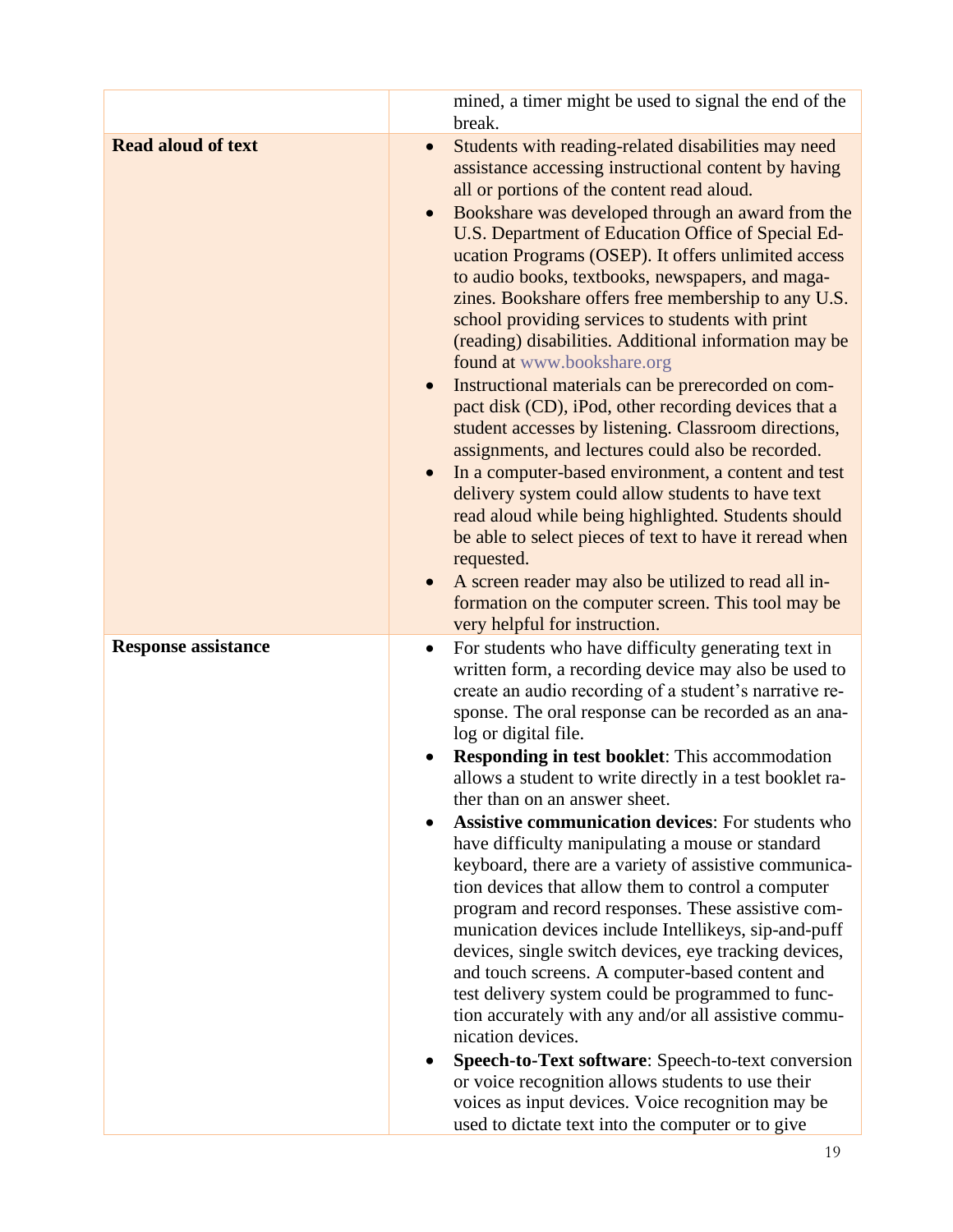|                            | commands to the computer (e.g., opening application<br>programs, pulling down menus, or saving work).<br>Older voice recognition applications require each<br>word to be separated by a distinct space. This allows<br>the machine to determine where one word begins and<br>the next stops. This style of dictation is called dis-<br>crete speech. Continuous speech voice recognition<br>allows students to dictate text fluently into the com-<br>puter. These new applications can recognize speech<br>at up to 160 words per minute.<br><b>Digital recording:</b> For students who have difficulty<br>$\bullet$<br>generating text in written form, a recording device<br>may also be used to create an audio recording of a<br>student's narrative response. The oral response can<br>be recorded as a digital file by a computer-based<br>content or test delivery system. |
|----------------------------|------------------------------------------------------------------------------------------------------------------------------------------------------------------------------------------------------------------------------------------------------------------------------------------------------------------------------------------------------------------------------------------------------------------------------------------------------------------------------------------------------------------------------------------------------------------------------------------------------------------------------------------------------------------------------------------------------------------------------------------------------------------------------------------------------------------------------------------------------------------------------------|
| <b>Scribe</b>              | Students who have documented significant motor or<br>$\bullet$<br>language processing difficulties.<br>A scribe is a skilled person who has been trained to<br>$\bullet$<br>write down what a student dictates by an assistive<br>communication device, pointing, sign language, or<br>speech.<br>A scribe may not edit or alter student work in any<br>way and must record word for word exactly what the<br>student has dictated. The student must be able to edit<br>what the scribe has written.<br>Individuals who serve as a scribe need to carefully<br>prepare to assure, they know the vocabulary involved<br>and understand the boundaries of the assistance to be<br>provided. The role of the scribe is to write only what<br>is dictated, no more and no less.                                                                                                        |
| <b>Sign interpretation</b> | Some students who are deaf or hard of hearing may<br>need assistance accessing text-based instructional<br>content. Access for these students is typically pro-<br>vided through sign language.<br>In a paper-based environment, access to content is<br>provided by having a teacher sign content to an indi-<br>vidual student or to a group of students in either ASL<br>or Signed English. Sometimes an interpreter is only<br>needed to sign instructions and to assist in communi-<br>cation. Some students may need all print materials<br>interpreted while learning to read print. Interpreters<br>need to be able to translate in the same method of<br>sign language typically used by the student (e.g.,<br>American Sign Language, Cued Speech).<br>In a computer-based environment, a content delivery<br>system could allow students to have text signed by         |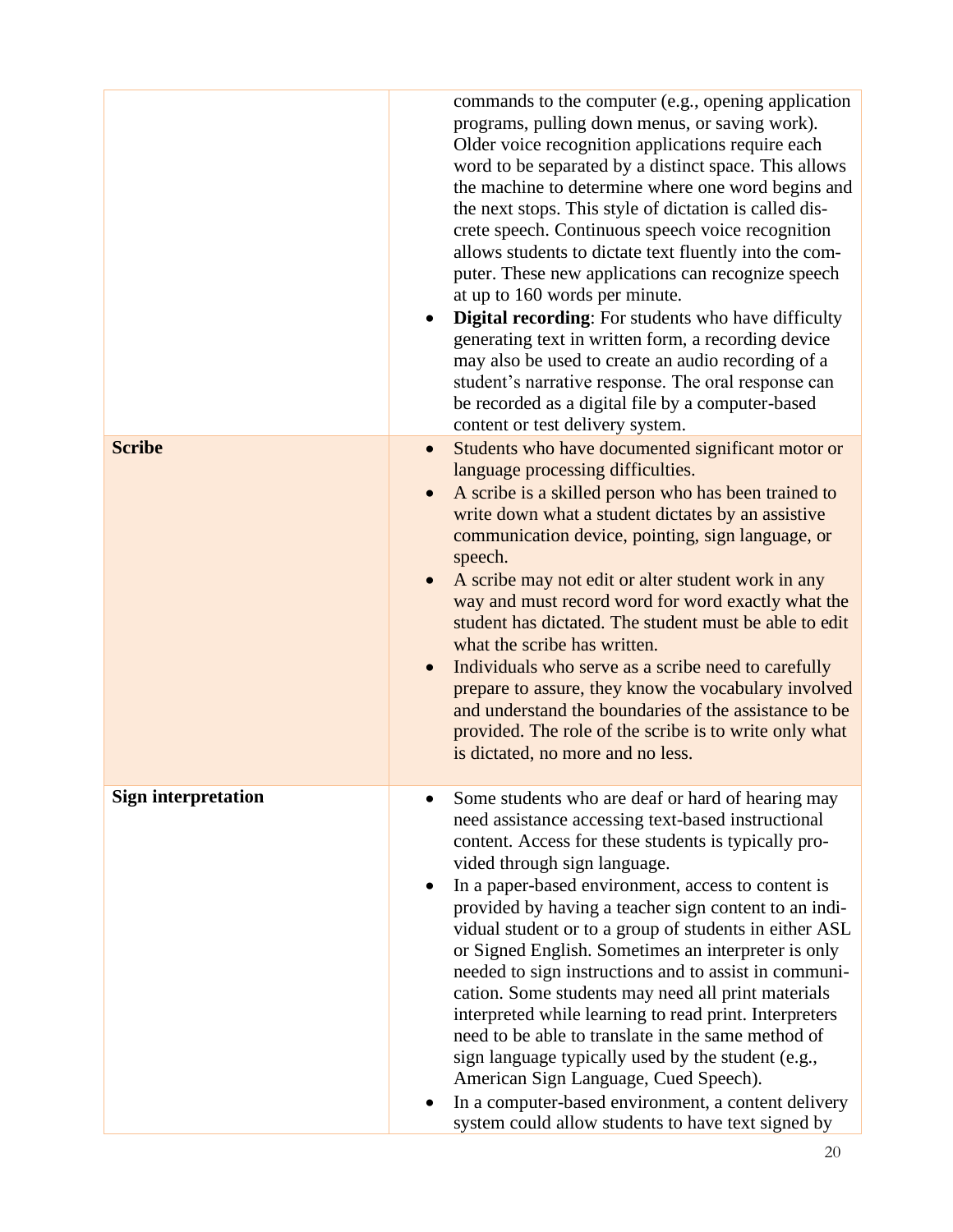|                                                    | an avatar or video of human signing. The video and<br>the content can be viewed in close proximity to each<br>other and to the student. Students can also be provid-<br>ed with individualized control over the size of the<br>video displayed on their computer screen. Segments<br>of video can also be linked to blocks of text or por-<br>tions of an item (e.g., each answer option) such that a<br>student can click on the text and the associated video<br>is played automatically. Students may view portions<br>of a video as many times as needed.                                                                                                                                                                                                                                                                      |
|----------------------------------------------------|------------------------------------------------------------------------------------------------------------------------------------------------------------------------------------------------------------------------------------------------------------------------------------------------------------------------------------------------------------------------------------------------------------------------------------------------------------------------------------------------------------------------------------------------------------------------------------------------------------------------------------------------------------------------------------------------------------------------------------------------------------------------------------------------------------------------------------|
| <b>Spelling device/Word prediction</b><br>software | While responding to <b>instructional</b> content, some<br>$\bullet$<br>students need assistance constructing narrative text.<br>Spelling can be checked with pocket spell checkers.<br>Students enter an approximate spelling and then see<br>or hear the correct spelling or correct use of a word.<br>Students who use a word processor may use a spell-<br>check or other electronic spelling device.<br>Students who have difficulty producing text due ei-<br>ther to the speed with which they are able to enter<br>keystrokes or who have difficulty with language re-<br>call may benefit from word prediction software.<br>Word prediction software presents students with<br>word options based on the partial input of characters<br>and/or context and can be built into a computer-<br>based content delivery system. |
| <b>Text-to-Speech</b>                              | Students with reading-related disabilities may need<br>$\bullet$<br>assistance accessing instructional content.<br>Student benefits from text-to-speech feature to hear<br>٠<br>generated audio of directions, content, and other in-<br>formation during instruction and/or assessments.<br>By presenting the words auditorily, the student can<br>focus on the meaning of words instead of spending<br>all their time trying to sound out the words.<br>TTS lets kids both see and hear text when reading, it<br>creates a multisensory reading experience.<br>Students who use text-to-speech will need head-<br>phones unless tested individually in a separate set-<br>ting.                                                                                                                                                  |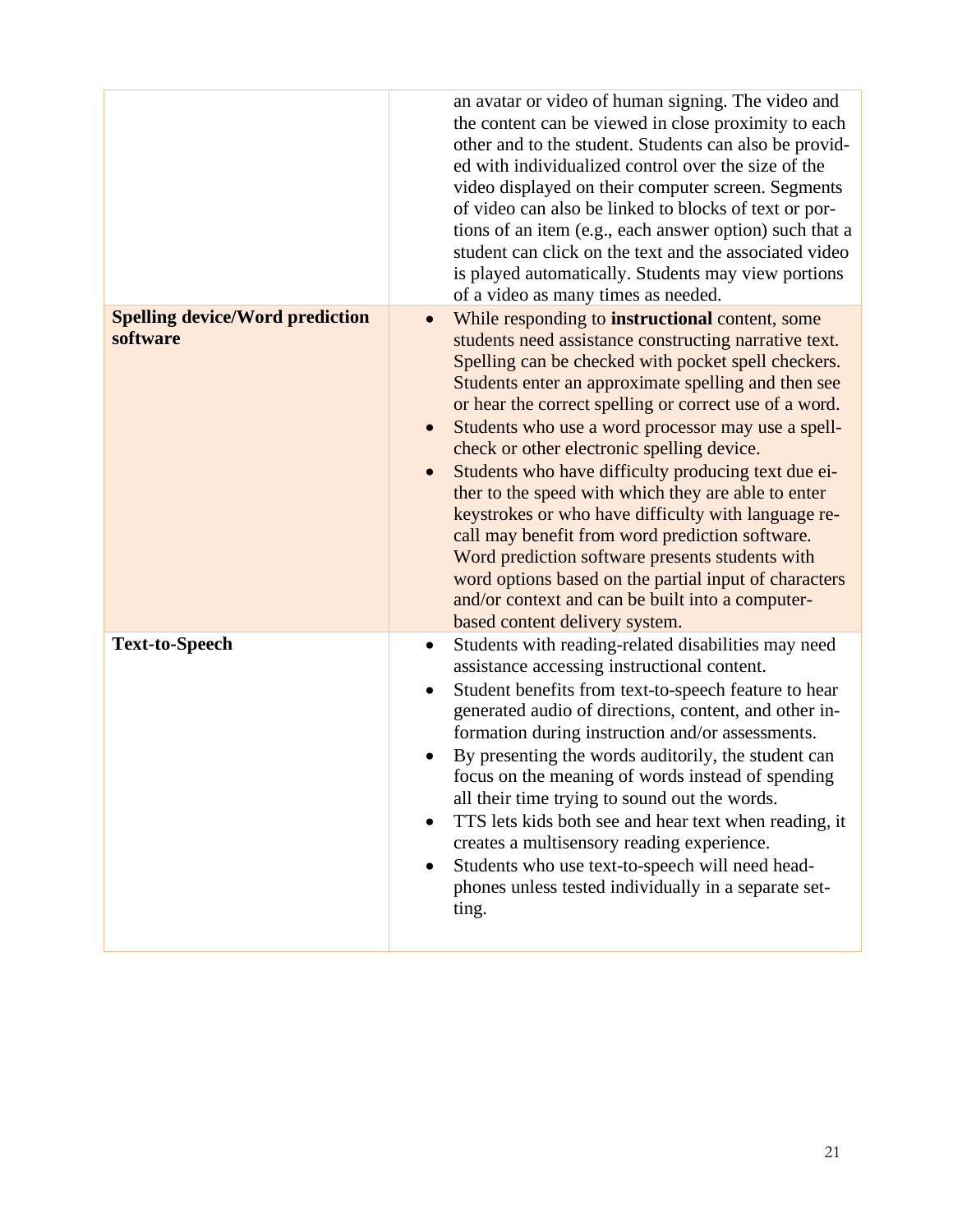# **STEP 4**

# **ADMINISTER ACCOMMODATIONS/ACCESSIBILITY SUPPORTS FOR INSTRUCTION AND ASSESSMENTS**

#### **ACCOMMODATIONS/ACCESSIBILITY SUPPORTS DURING INSTRUCTION**

Students who need and benefit from selected accommodations/accessibility supports must be provided to them during instruction. An accommodation/accessibility support may not be used solely during assessments but also during the school day when appropriate. Tracking the use and effectiveness of supports during instruction not only facilitates equitable access to academic material but also facilitates the student's transition away from specific accessibility supports as they become no longer necessary.

Since many assessments and aspects of instruction can now be administered via technologybased platforms, educators must provide ample opportunity for students to familiarize themselves with both the technology itself and the administration process. This includes providing all students with opportunities to use technology while learning and allowing them to take practice tests using the appropriate online testing platform. In addition to student interaction with technology in instruction, teachers must also be aware of the range of accommodations/accessibility supports available for their students and use these supports appropriately and consistently in instruction and assessment.

In addition to taking practice tests using the same testing platform, it is also important for educators to provide opportunities for students to use technology for learning.

#### **ACCOMMODATIONS/ACCESSIBILITY SUPPORTS DURING ASSESSMENTS**

It is critical to map out the logistics of how accommodations/accessibility supports will be provided during the assessments—keeping in mind that the same accommodations/accessibility supports may not be allowed on all types of assessments (i.e., content, ELP, and alternate assessments).

Educators will need to make accommodation/accessibility support decisions in alignment with local and state policies, and then correctly document those decisions where necessary (IEP, 504 plan, EL plan).

Staff members who administer accommodation/accessibility supports — must adhere to specific guidelines to ensure that the student's scores are valid. When providing non-embedded supports, providers should first review the state's test security policies to ensure the protection of student and assessment confidentiality.

Prior to the day of an assessment, teachers should ensure that test administrators and proctors know which accessibility supports each student will be using and how to administer them properly.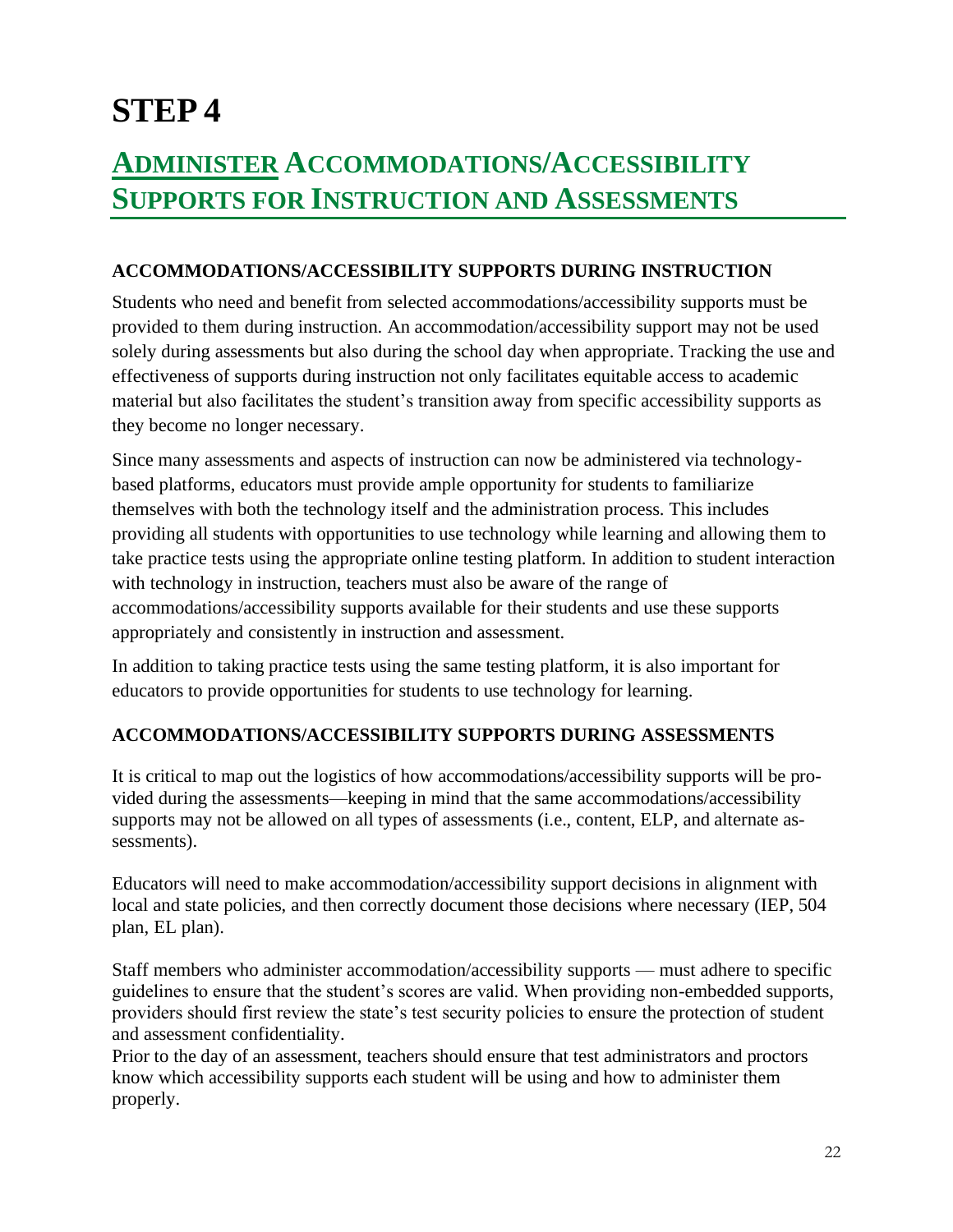#### **ACCOMMODATIONS/ACCESSIBILITY SUPPORTS FOR INSTRUCTION VS. AS-SESSMENT**

Sometimes accommodations/accessibility supports used in instruction are not allowed during assessment. In some cases, the accommodations/accessibility supports used in instruction may invalidate the results of the test (i.e., when the performance no longer reflects what the test was designed to measure). In these instances, teachers should be sure to allow the student ample opportunities to perform on classroom tasks and assessments without the use of the accommodation/accessibility support.

If the accommodation/accessibility support is considered a necessary step in scaffolding gradelevel content instruction, having some practice without the accommodation/accessibility support during classroom work would be an expected practice to gauge student progress independent of the accommodation/accessibility support. If the instructional accommodation is more permanent in nature and is not permitted on a state assessment, decision makers should consider whether the accommodation alters what the test measures. If after considering these steps, the appropriateness of using an accommodation is not clear, contact your District Assessment Contact (DAC) for clarification.

#### **NSCAS ACCESSIBILITY MANUAL AND TOOLS**

The purpose of the NSCAS approved accommodations/accessibility supports is to provide a reference for school districts regarding test accommodations/accessibility supports for students with IEPs, 504 plans and EL plans. The "NSCAS Accessibility Manual and Tools" can be accessed at: **<https://www.education.ne.gov/assessment/nscas-system/#nscas-accessibility>**

#### **ADDITIONAL ACCOMMODATION APPROVAL PROCESS**

If an instructional team identifies an accommodation/accessibility support, they believe should be added to the NSCAS approved accommodations list, districts are encouraged to contact the Statewide Assessment Office (402-314-3013) and submit their request. An NDE panel will review the accommodation for testing validity and appropriateness.

#### **PLANNING FOR TEST DAY**

Once decisions have been made about providing accommodations/accessibility supports to meet individual student needs, the logistics of providing the actual accommodations/accessibility supports during state and district assessments must be mapped out. It is not uncommon for members of the IEP team, most often special education teachers, to be given the responsibility for arranging, coordinating, and providing assessment accommodations/accessibility supports for all students who may need them. Thus, it is essential for all IEP team members to know and understand the requirements and consequences of district and statewide assessments, including the use of accommodations/accessibility supports. It is important to engage the appropriate personnel to plan the logistics and provisions of assessment accommodations/accessibility supports on test day.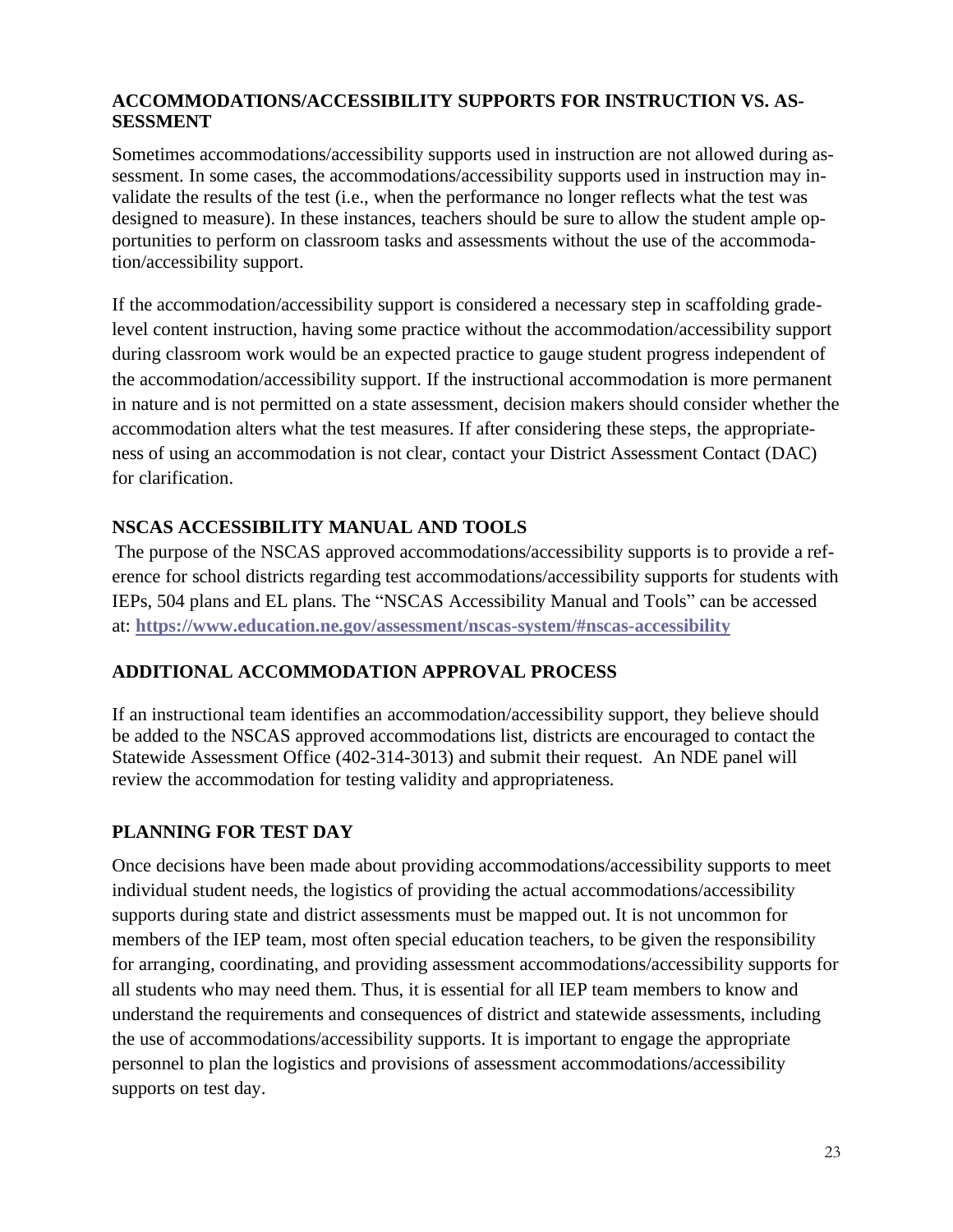Prior to the day of a test, be certain test administrators and proctors know what accommodations/accessibility supports each student will be using and how to implement them properly. For example, test administrators and proctors need to know whether a student needs to test in a separate location so that plans can be made accordingly.

Current designs of technology-based testing platforms may allow for

accommodations/accessibility supports to be provided on the testing platform itself. Through a process of creating a student profile, an IEP team may be able to program the test to provide certain accommodations/accessibility supports. Contact your DAC to discuss the availability of certain accommodations/accessibility supports through Nebraska's test vendor.

## **ETHICAL TESTING PRACTICES**

Ethical testing practices must be maintained before, during, and after the administration of a test. Unethical testing practices include disclosing or discussing secure information with others (e.g., colleagues, parents or guardians, and students) and inappropriate interactions between test administrators and students taking the test. These interactions include, but are not limited to, offering additional information, coaching students during testing, editing student responses, suggesting that a student review an answer, or giving clues in any other way. For further details, educators should refer to their state's integrity or ethical practices guides and test administration manual.

#### **STANDARDIZATION**

Standardization is an essential feature of assessments and is necessary to produce accurate information about student learning. Strict adherence to guidelines detailing instructions and procedures for the administration of accessibility supports is required to ensure that test results reflect a comparable measure of knowledge for all students.

Supports that are embedded in the testing platform lend themselves better to standardization. It is therefore important for teachers to communicate clearly with assessment coordinators to ensure that the assessment's embedded-support functionality is properly programmed and enabled with the appropriate accessibility supports for each student. They also should make sure that test administrators and proctors understand and adhere to state policies regarding what to do if selected accessibility supports do not work as intended on the day of the test.

## **TEST SECURITY**

Test security involves maintaining the confidentiality of test questions and answers; it is critical in ensuring the integrity and validity of a test.

In a paper-and-pencil test, test security can become an issue when accessible test formats are used (e.g., Braille, large print) or when someone other than the student is allowed to see the test (e.g., interpreter, reader, scribe). In order to ensure test security and confidentiality, test administrators need to keep testing materials in a secure place to prevent unauthorized access,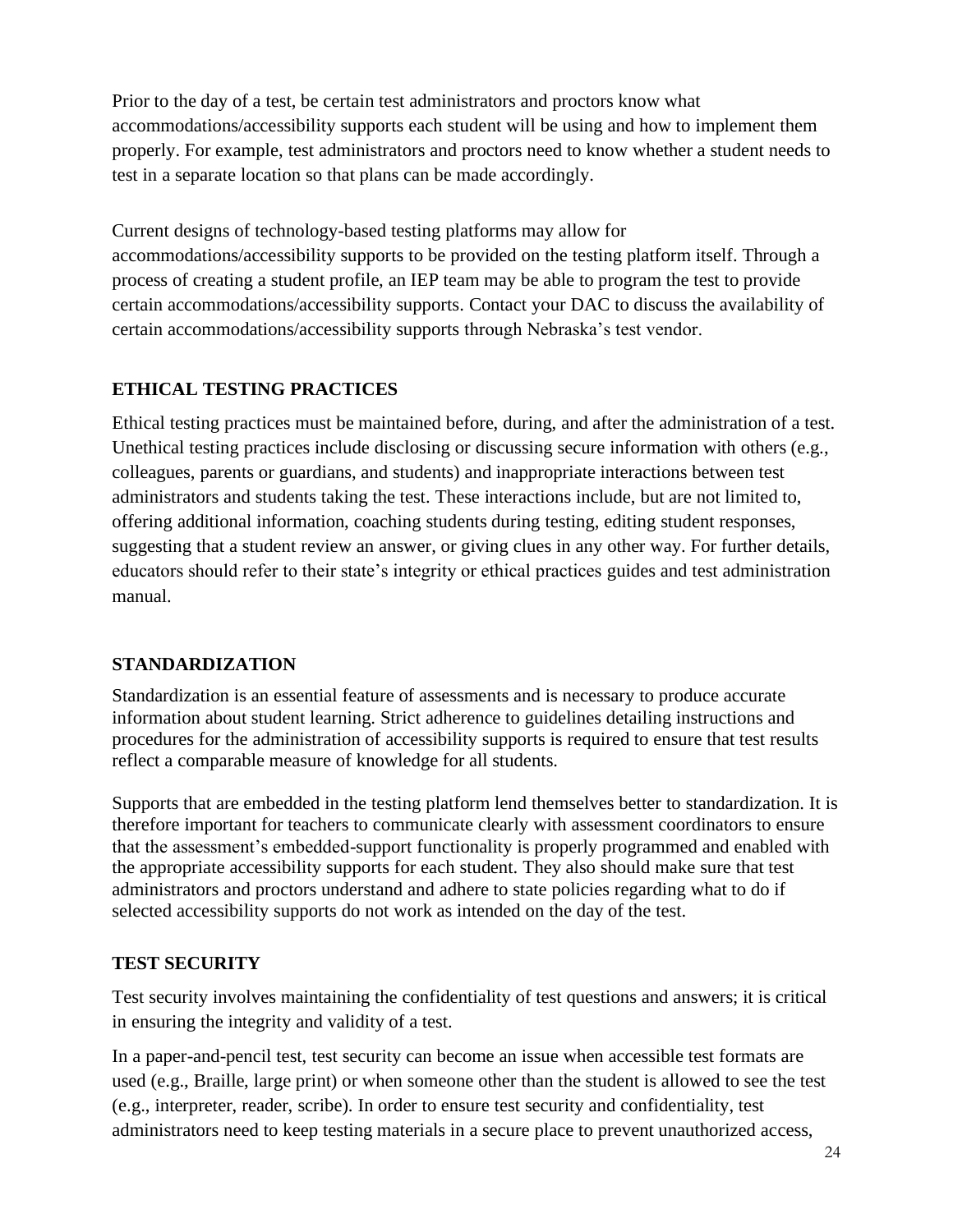keep all test content confidential and refrain from sharing information or revealing test content with anyone, and return all materials as instructed.

Some of the same considerations for test security apply when students are taking a technologybased assessment. For example, ensuring that only authorized personnel have access to the test and that test materials are kept confidential are critical in technology-based assessments.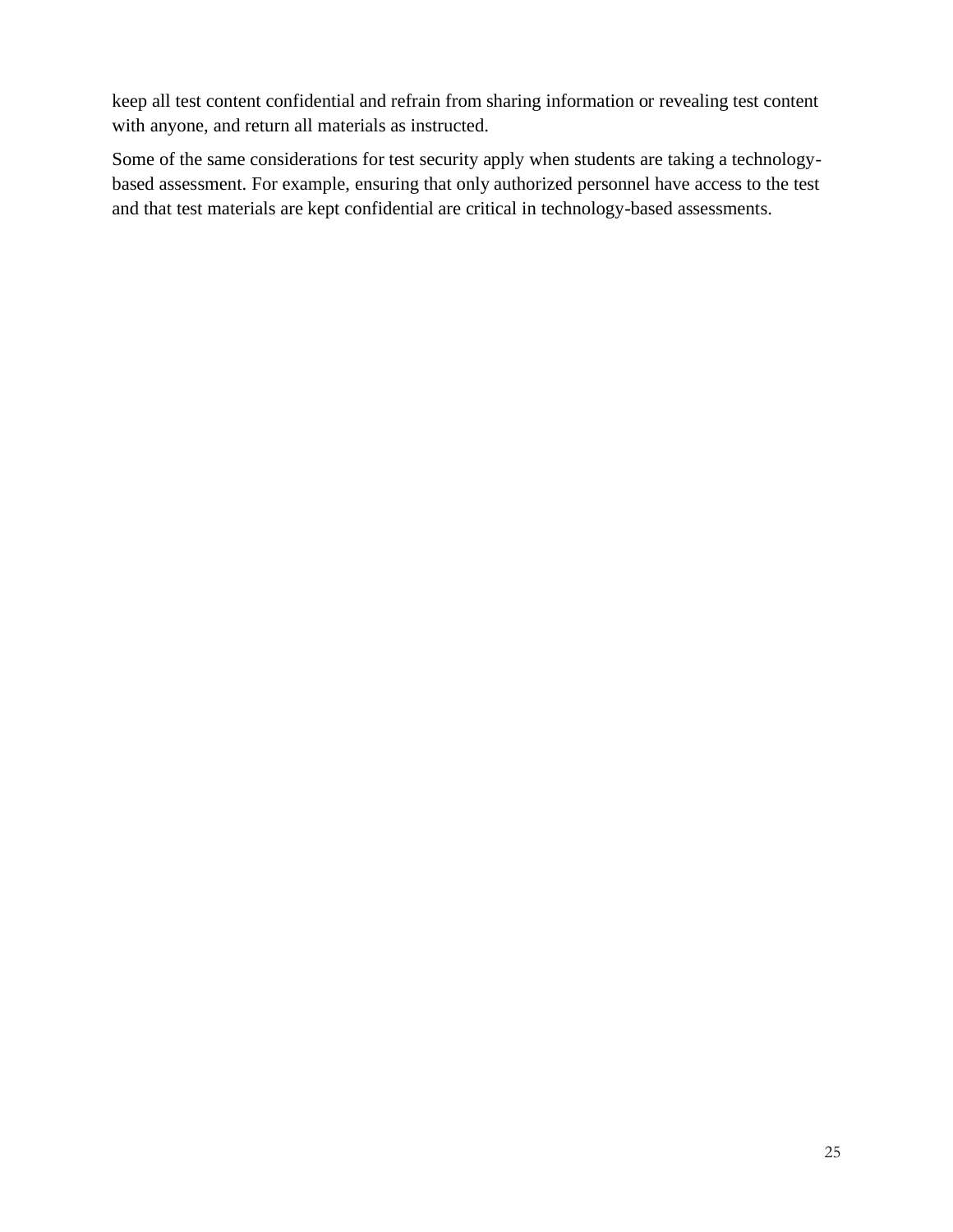# **STEP 5 EVALUATE ACCOMMODATIONS/ACCESSIBILITY SUPPORTS FOR INSTRUCTION AND ASSESSMENT**

Accommodations/accessibility supports must be selected on the basis of the individual student's characteristics and needs, must be used consistently for positive results, and phased out at the appropriate time to promote independence. Collecting and analyzing data on the use and effectiveness of accommodations/accessibility supports are necessary to ensure the meaningful participation of students with disabilities in instruction and district and statewide assessments. Data on the use and impact of accommodations/accessibility supports may:

- reveal questionable patterns of accommodations/accessibility supports use;
- support the continued use of some accommodations/accessibility supports;
- initiate the rethinking of other accommodations/accessibility supports; and
- indicate the need for additional training and support to teachers and paraeducators.

## **TYPES OF DATA COLLECTION**

The collection of data that could be used to guide the effectiveness of accommodations/accessibility supports during instruction and assessments might include:

- observations conducted during instruction in various content areas,
- interviews with teachers and students,
- improving Learning for Children with Disabilities (ILCD) data and self-assessments,
- formative and summative test results,
- use of accommodations/accessibility supports in the classroom,
- observations conducted during test administration, and/or
- conversations with students after testing sessions

#### **QUESTIONS TO GUIDE THE EVALUATION OF ACCOMMODATIONS BEING ADMINISTERED**

- 1. What accommodations/accessibility supports are used by the student during instruction and assessments?
- 2. What are the results on classroom assignments when accommodations/accessibility supports are used versus when accommodations/accessibility supports are not used?
- 3. If a student does not meet the expected level of performance, is it due to not having access to the necessary instruction, not receiving the accommodations/accessibility supports, or using accommodations/accessibility supports that are ineffective?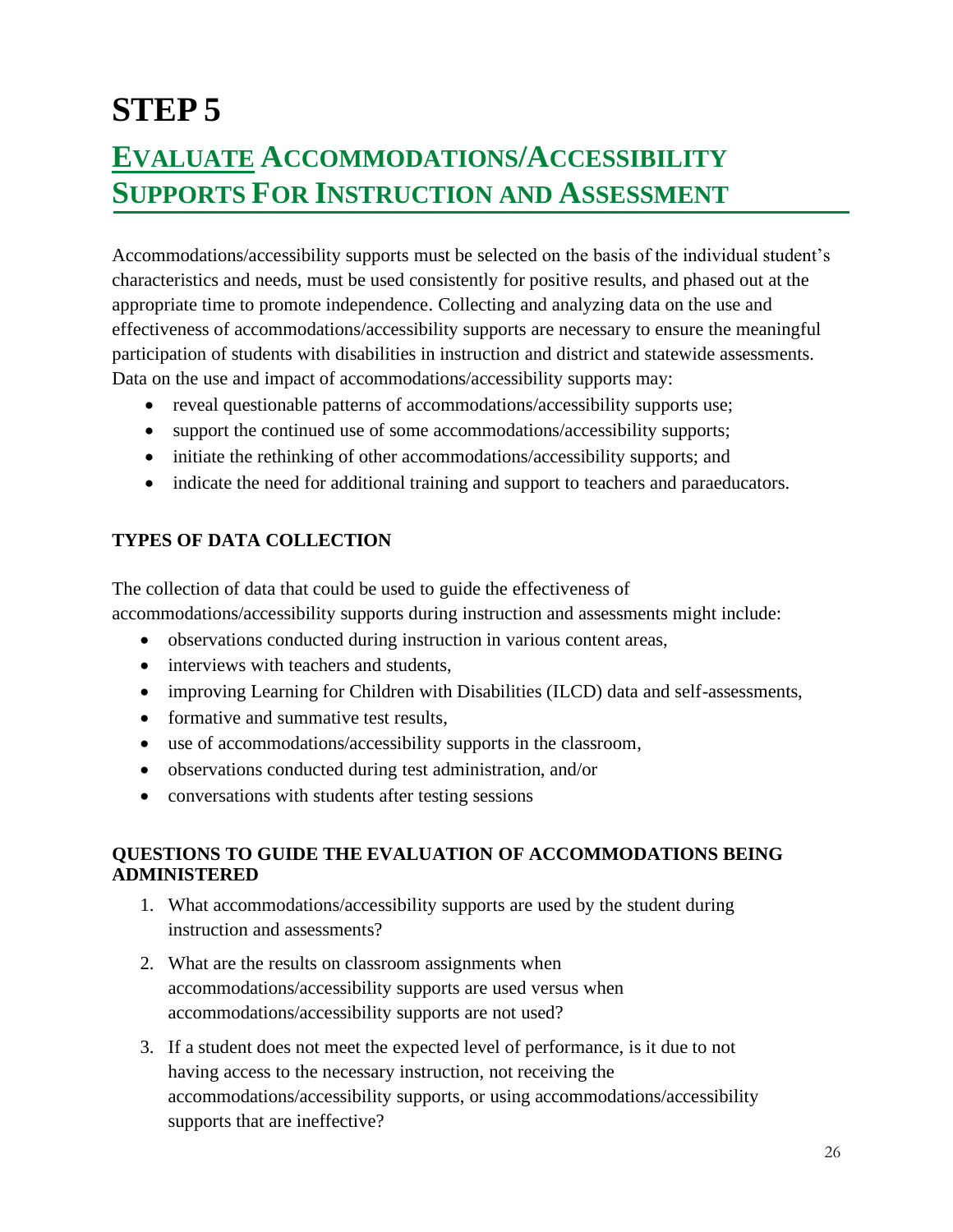- 4. What are the student's and teachers' perceptions of how well the accommodation/accessibility supports worked?
- 5. What difficulties are encountered in the use of accommodations/accessibility supports?
- 6. What combination of accommodations/accessibility supports seems to be effective?

These questions can be used to evaluate and address the accommodations/accessibility supports used at the student level, as well as at the school or district levels.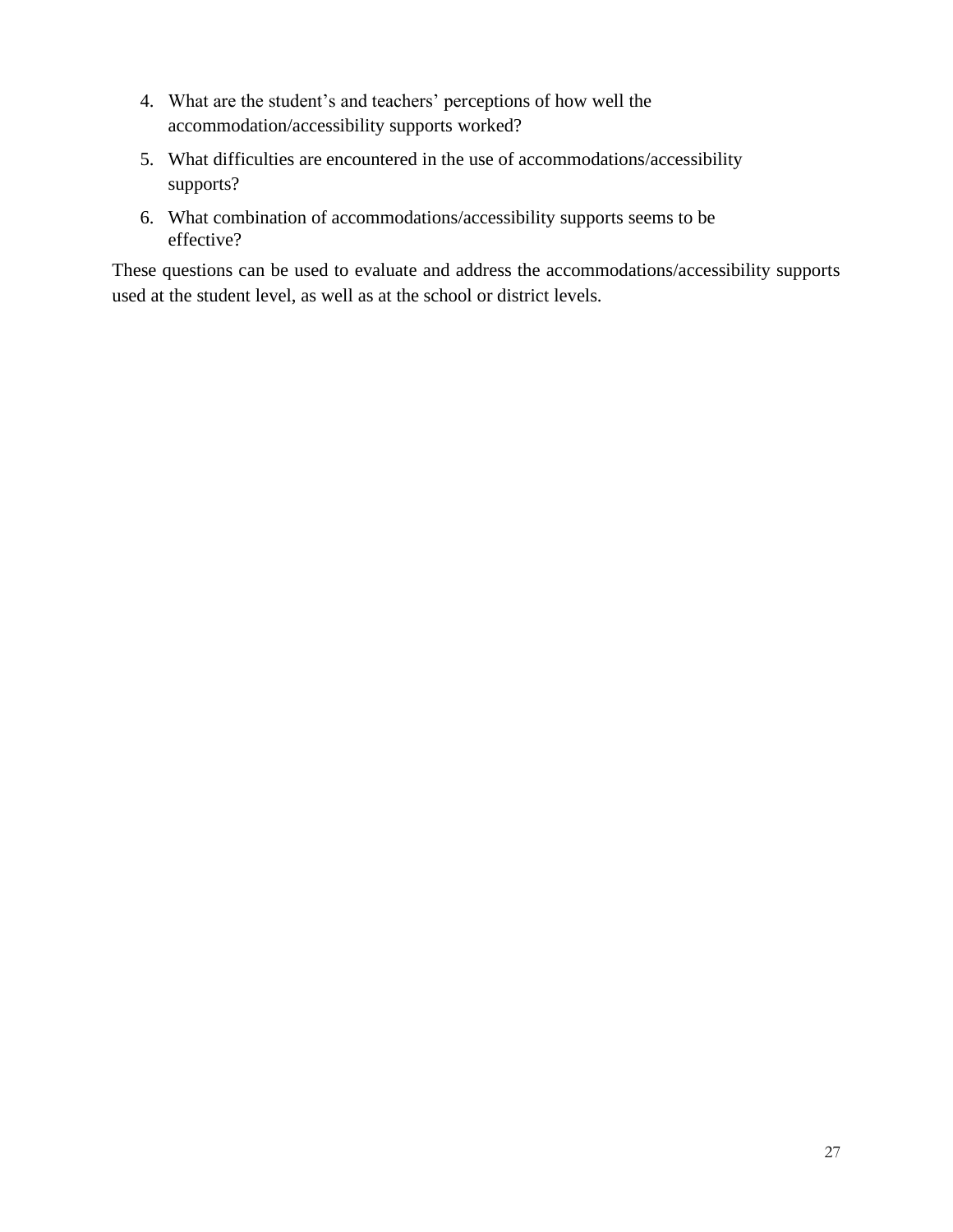## **RESOURCES FOR THE IEP TEAM**

#### **Tool 1**

# **DETERMINING APPROPRIATE ACCOMMODATIONS**

Directions: Use these questions to identify various types of presentation, response, setting, timing, and scheduling accommodations for students with disabilities. Though not exhaustive—its purpose is to prompt IEP teams to consider a wide range of accommodation needs. Use the list in planning the IEP by indicating Y(Yes), N (No), or DK/NA (Don't Know or Not Applicable).

Student Name: \_\_\_\_\_\_\_\_\_\_\_\_\_\_\_\_\_\_\_\_\_\_

|    |                                                                                                                                                                                                                 | Y | N | DK/<br><b>NA</b> |
|----|-----------------------------------------------------------------------------------------------------------------------------------------------------------------------------------------------------------------|---|---|------------------|
|    | PRESENTATION ACCOMMODATIONS                                                                                                                                                                                     |   |   |                  |
| 1. | Does the student have a visual impairment that requires large-type or Braille materials?                                                                                                                        | п | □ | □                |
| 2. | Is the student able to read and understand directions?                                                                                                                                                          | □ | □ | □                |
| 3. | Can the student follow oral directions from an adult or audiotape?                                                                                                                                              | □ | □ | □                |
| 4. | Does the student need directions repeated frequently?                                                                                                                                                           | □ | □ | □                |
| 5. | Are assistive technology devices indicated on the student's IEP?                                                                                                                                                | □ | □ | □                |
| 6. | Has the student been identified as having a reading disability?                                                                                                                                                 | □ | □ | □                |
| 7. | Does the student have low or poor reading skills that may require the reading of tests or sections of<br>tests that do not measure reading comprehension in order to demonstrate knowledge of subject<br>areas? | □ | □ | □                |
| 8. | Does the student have a hearing impairment that requires an interpreter to sign directions?                                                                                                                     | □ | □ | П                |
| 9. | Does the student have a hearing impairment and need a listening device?                                                                                                                                         | □ | □ | □                |
|    | <b>RESPONSE ACCOMMODATIONS</b>                                                                                                                                                                                  |   |   |                  |
|    | 10. Does the student have difficulty tracking from one page to another and maintaining that student's<br>place?                                                                                                 | □ | □ | □                |
|    | 11. Does the student have a disability that affects the ability to record that student's responses in the<br>standard manner?                                                                                   | □ | □ | □                |
|    | 12. Can the student use a pencil or writing instrument?                                                                                                                                                         | □ | □ | □                |
|    | 13. Does the student use a word processor to complete homework assignments or tests?                                                                                                                            | □ | □ | П                |
|    | 14. Does the student respond orally or use a recording device to complete assignments or tests?                                                                                                                 | п | □ | □                |
|    | 15. Does the student need the services of a scribe?                                                                                                                                                             | □ | □ | □                |
|    | 16. Does the student have a disability that affects that student's ability to spell?                                                                                                                            | □ | □ | □                |
|    | 17. Does the student have a visual or motor disability that affects that student's ability to perform math<br>computations?                                                                                     | □ | □ | □                |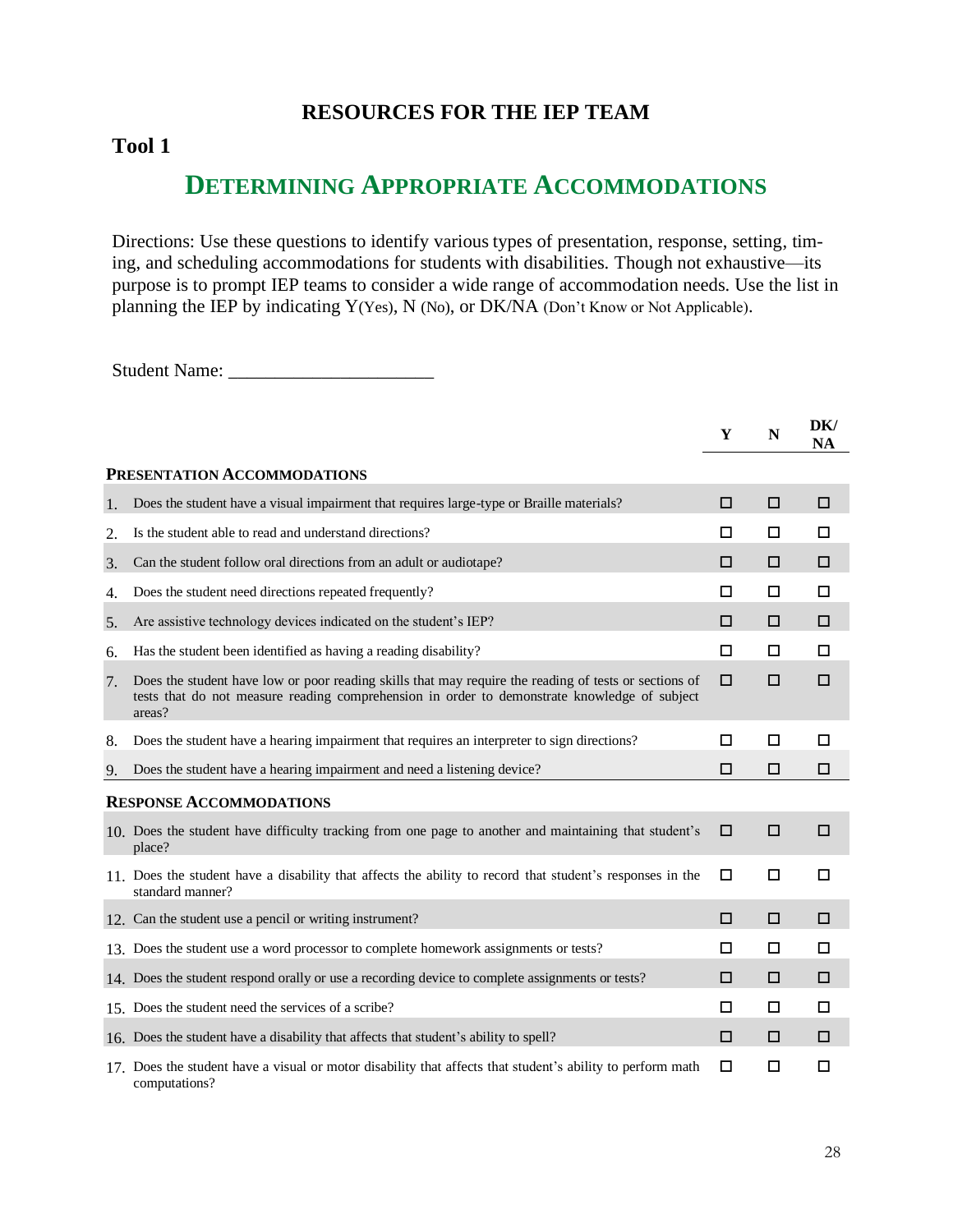| <b>SETTING ACCOMMODATIONS</b>                                                              |  | N | DK/<br>NA |
|--------------------------------------------------------------------------------------------|--|---|-----------|
| 18. Do others easily distract the student?                                                 |  |   |           |
| 19. Does the student require any specialized equipment or other accommodations that may be |  |   |           |
| distracting to others?                                                                     |  |   |           |
| 20. Does the student have visual impairments that require special lighting?                |  |   |           |
| 21. Does the student have auditory impairments that require special acoustics?             |  |   |           |
| 22. Does the student exhibit behaviors that may disrupt the attention of other students?   |  |   |           |

| <b>TIMING AND SCHEDULING ACCOMMODATIONS</b> |                                                                                                                                                                  |        |   | DK/<br>NA |
|---------------------------------------------|------------------------------------------------------------------------------------------------------------------------------------------------------------------|--------|---|-----------|
| 23.                                         | Can the student work continuously for the length of time allocated for typical assignments?                                                                      |        |   | □         |
| 24.                                         | Does the student use other accommodations or adaptive equipment that require more time to<br>complete work (e.g., Braille, scribe, use of head pointer to type)? | $\Box$ | ш |           |
| 25.                                         | Does the student tire easily due to health impairments?                                                                                                          |        |   |           |
| 26.                                         | Does the student have a visual impairment that causes eyestrain and requires frequent breaks?                                                                    |        |   |           |
| 27.                                         | Does the student have a learning disability that affects the rate at which that student processes<br>written information?                                        | ш      | ш | п         |
| 28.                                         | Does the student have a disability that affects the rate at which that student writes responses?                                                                 |        |   |           |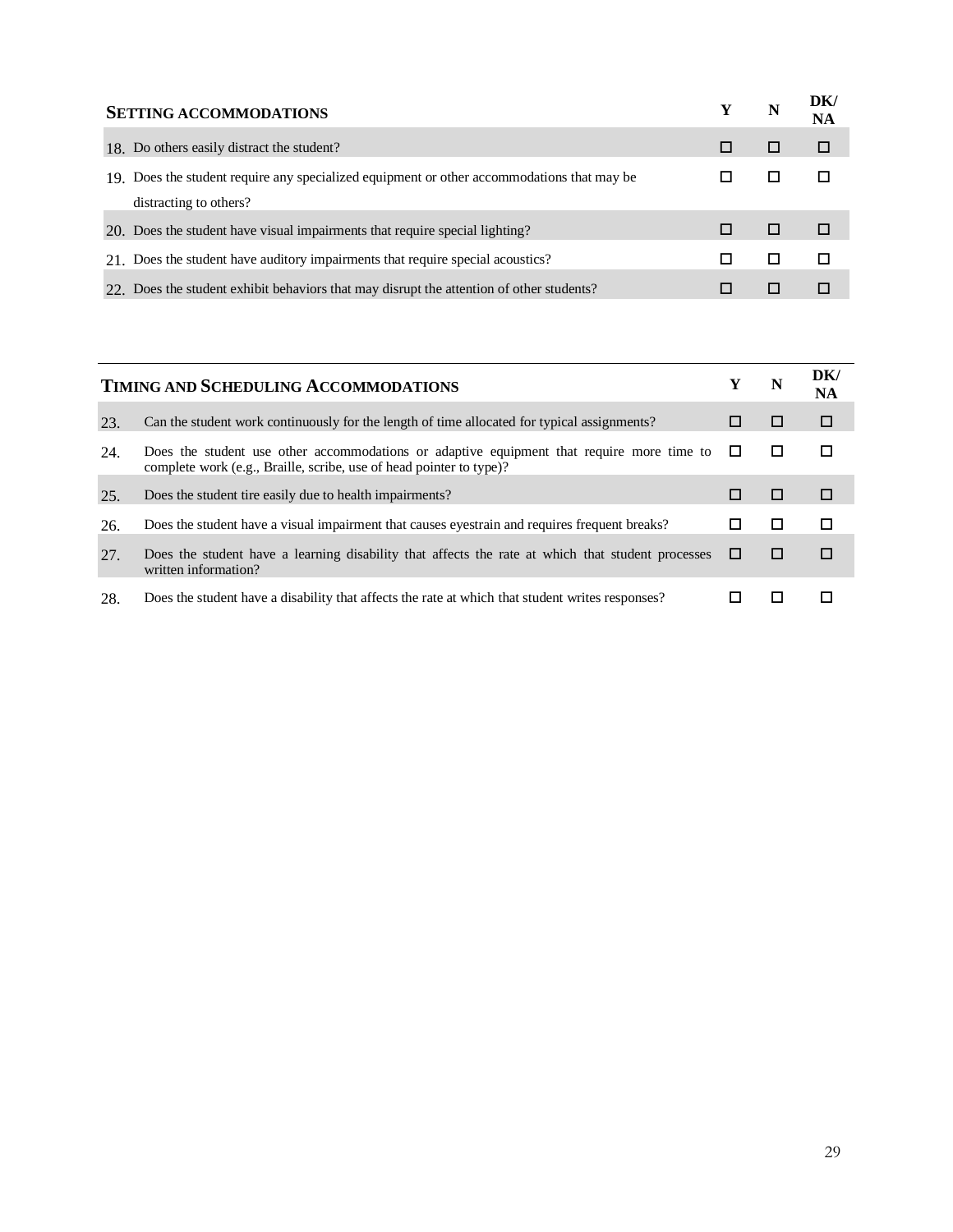# **TOOL 2**

# **DO'S AND DON'TS IN SELECTING ACCOMMODATIONS/ACCESSIBILITY SUPPORTS**

#### **DO…**

- Make accommodation/accessibility supports decisions based on individualized needs or needs in each academic content area.
- Select accommodations/accessibility supports that reduce the effect of the disability on accessing instruction and demonstrating learning.
- Be certain to document instructional and assessment accommodations/accessibility supports on the IEP and routinely provide opportunities to use those accommodations/accessibility supports in classroom instruction.
- Be familiar with the NSCAS Accessibility Manual and Tools and the Nebraska Department of Education's procedures for considering additional accommodations/accessibility supports.
- If the student is participating in the NSCAS on-line assessment, be familiar with the built-in accommodations/accessibility supports included in that procedure. Provide opportunities for students to practice those accommodations throughout the year.
- Be specific about the "Where, When, Who, and How" of providing accommodations/accessibility supports.
- Evaluate accommodations/accessibility supports used by the student and include the student in that evaluation whenever possible.
- Get input about accommodations/accessibility supports from teachers, parents, and students. Use that information when making decision at IEP team meetings.

#### **Don't…**

- Make accommodations/accessibility supports decisions based on whatever is easiest to do.
- Select accommodations/accessibility supports unrelated to documented student learning needs or that are intended to give students an unfair advantage.
- Use accommodations/accessibility supports that have not been documented on the IEP.
- Assume all instructional accommodations/accessibility supports are appropriate for use on NSCAS statewide assessments.
- Simply indicate accommodations/accessibility supports will be provided "as appropriate" or "as necessary."
- Assume the same accommodations/accessibility supports remain appropriate year after year.
- Assume certain accommodations/accessibility supports, such as extra time, are appropriate for every student in every content area.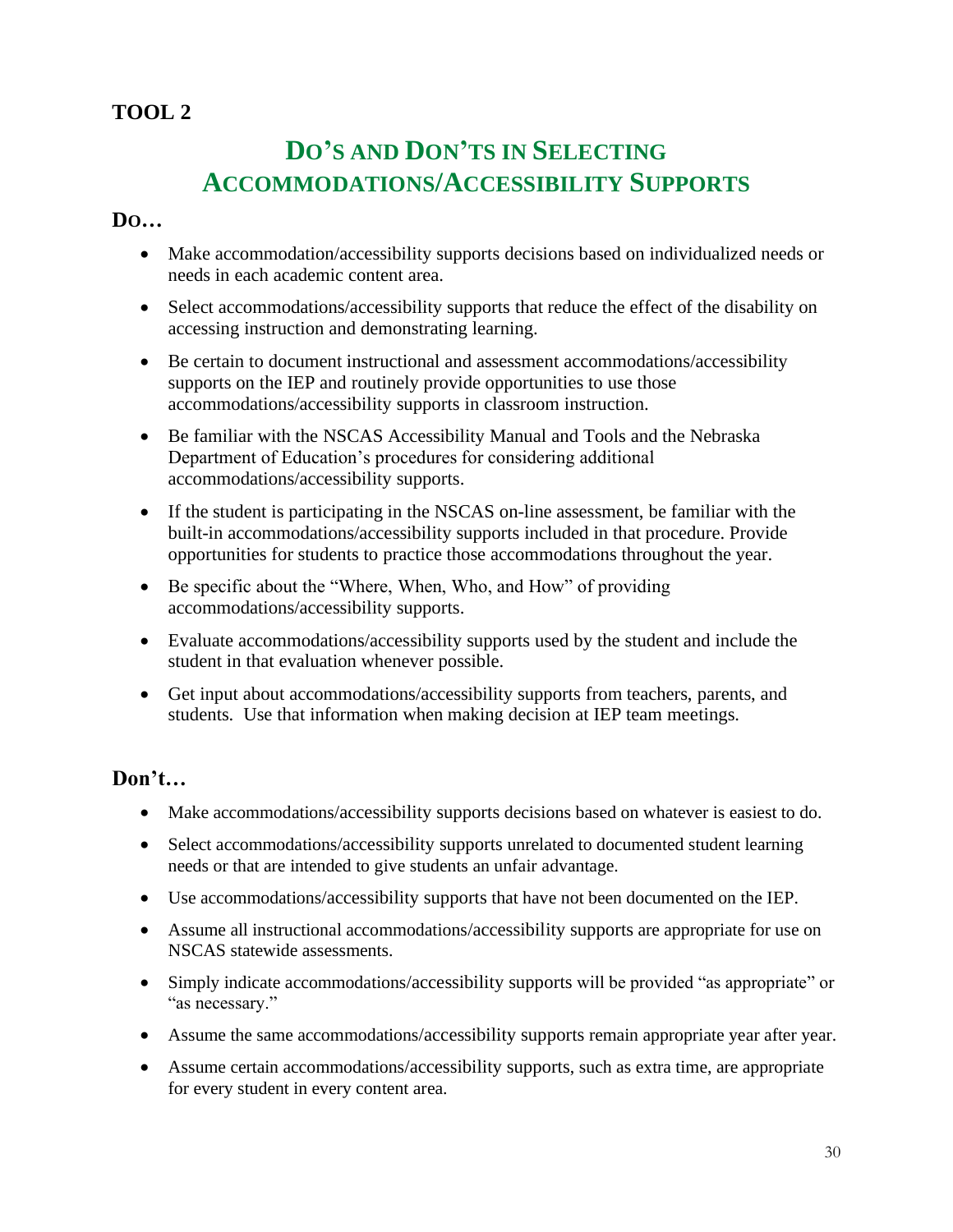- Check every accommodation/accessibility supports possible on a checklist simply to be "safe."
- Make decisions about instructional accommodations/accessibility supports without input from the student, the parents, and the teacher(s).
- Provide NSCAS on-line assessment accommodations/accessibility supports for the first time on the testing day.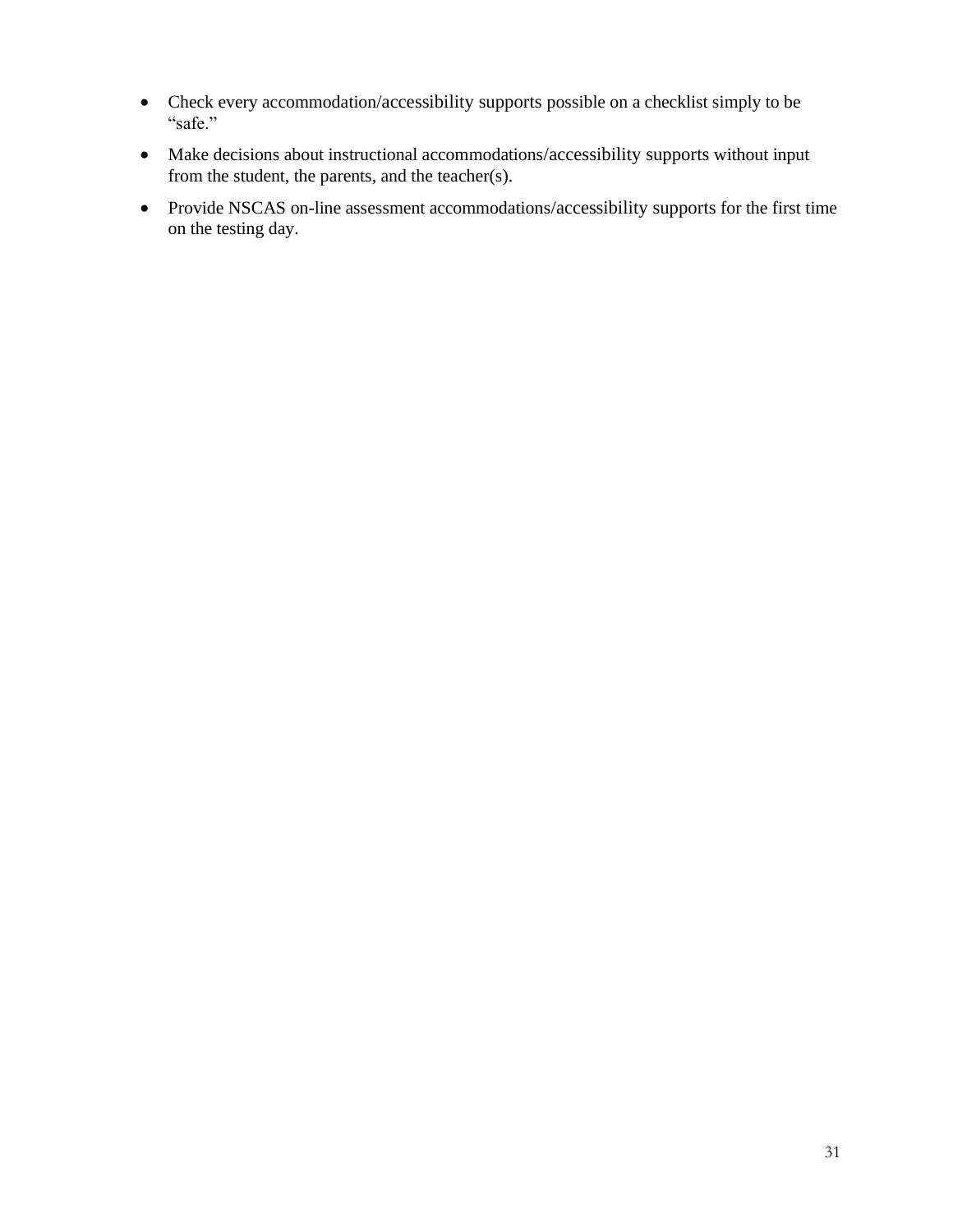## Tool 3

# **FIVE-STEP DECISION-MAKING PROCESS**



during...

**INSTRUCTION?** 

#### ASSESSMENT?

ASSESSMENT?

**INSTRUCTION?**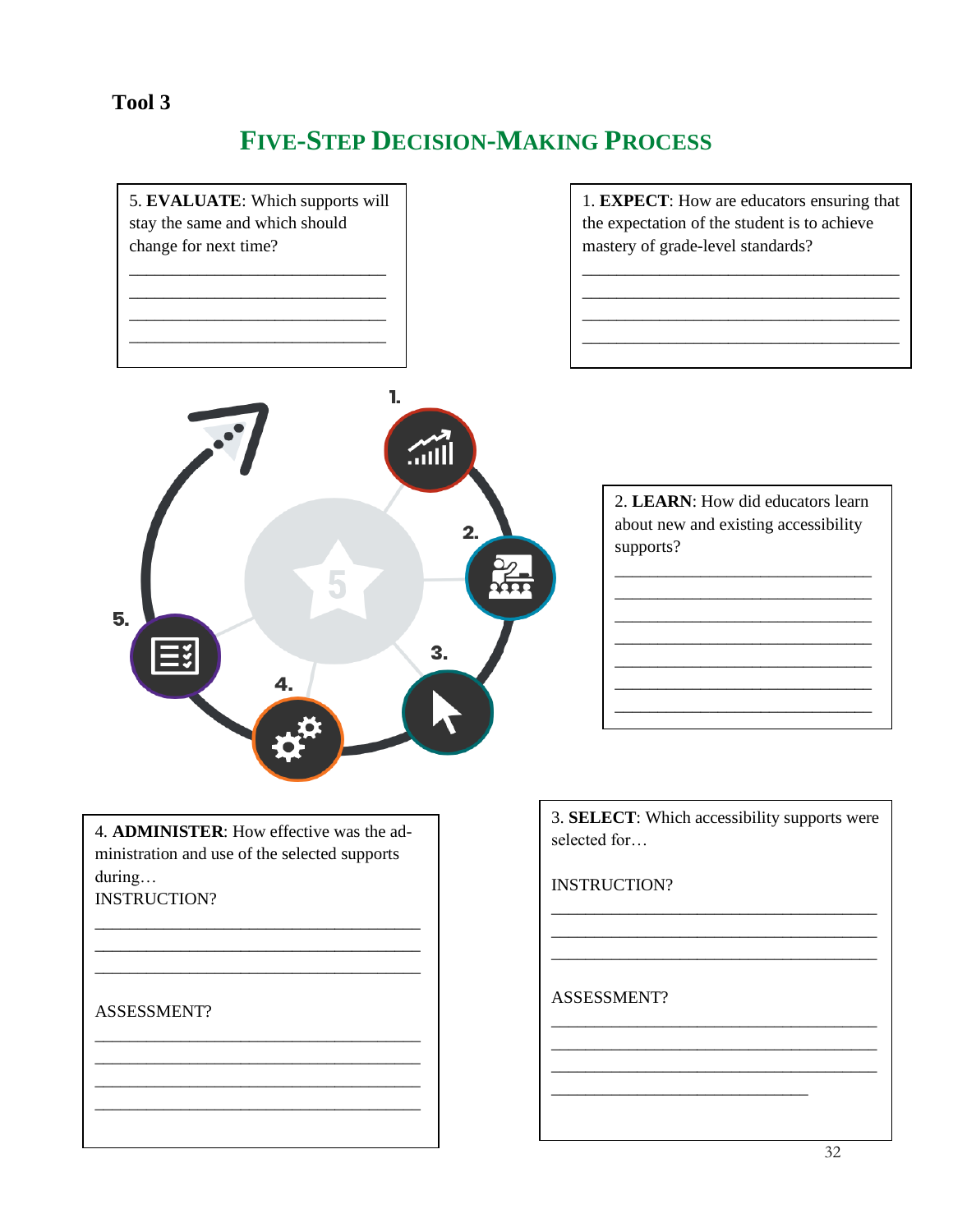# **TOOL 4**

# **DIFFERENTIATED INSTRUCTIONAL STRATEGIES THE MORE WAYS WE TEACH, THE MORE STUDENTS WE REACH**

Differentiated instruction represents a variety of strategies designed to provide for the instructional needs of a wide range of students in diverse classrooms. In fact, many instructional strategies are aimed at creating a more flexible teaching style that is responsive to a wide array of student needs and readiness levels.

As a result, teachers who adopt a differentiated instructional approach to teaching will likely experience fewer problems with providing accommodations to students since they already "get it"—that is, the "big picture" of what are considered best practices and effective learning and instructional techniques.

## **Classroom Seating Tips and Personal Workspace**

- 1. Seat high-maintenance students near the front of the classroom (preferential seating), close to the classroom teacher (proximity), and away from doors, corridors, and/or windows to minimize auditory and visual distractions.
- 2. Increase the distance between desks to reduce the temptation for some students to distract their neighbors. Pre-assign seating when needed.
- 3. Seat students based on their hearing or vision needs.
- 4. Change teaching locations within the classroom throughout the day.
- 5. Permit overactive students to stand when they are working at their desks. Provide ample opportunity for movement.

## **Fine Motor Problems**

- 6. Encourage student to use a three-sided pencil or a pencil grip for handwriting.
- 7. Encourage the use of erasable-ink pens for students who tend to "camp out" at the pencil sharpener.
- 8. Minimize or eliminate board/chart copying and textbook transferring.

#### **Creative Use of Learning Time**

- 9. Adjust the prime learning time to maximize each student's peak learning time.
- 10. Extend learning time to complete tasks.
- 11. Pre-teach difficult and/or new concepts for those students who need to be eased into learning new or different things.
- 12. Provide students with adequate wait time as a way to increase the quality and depth of responses.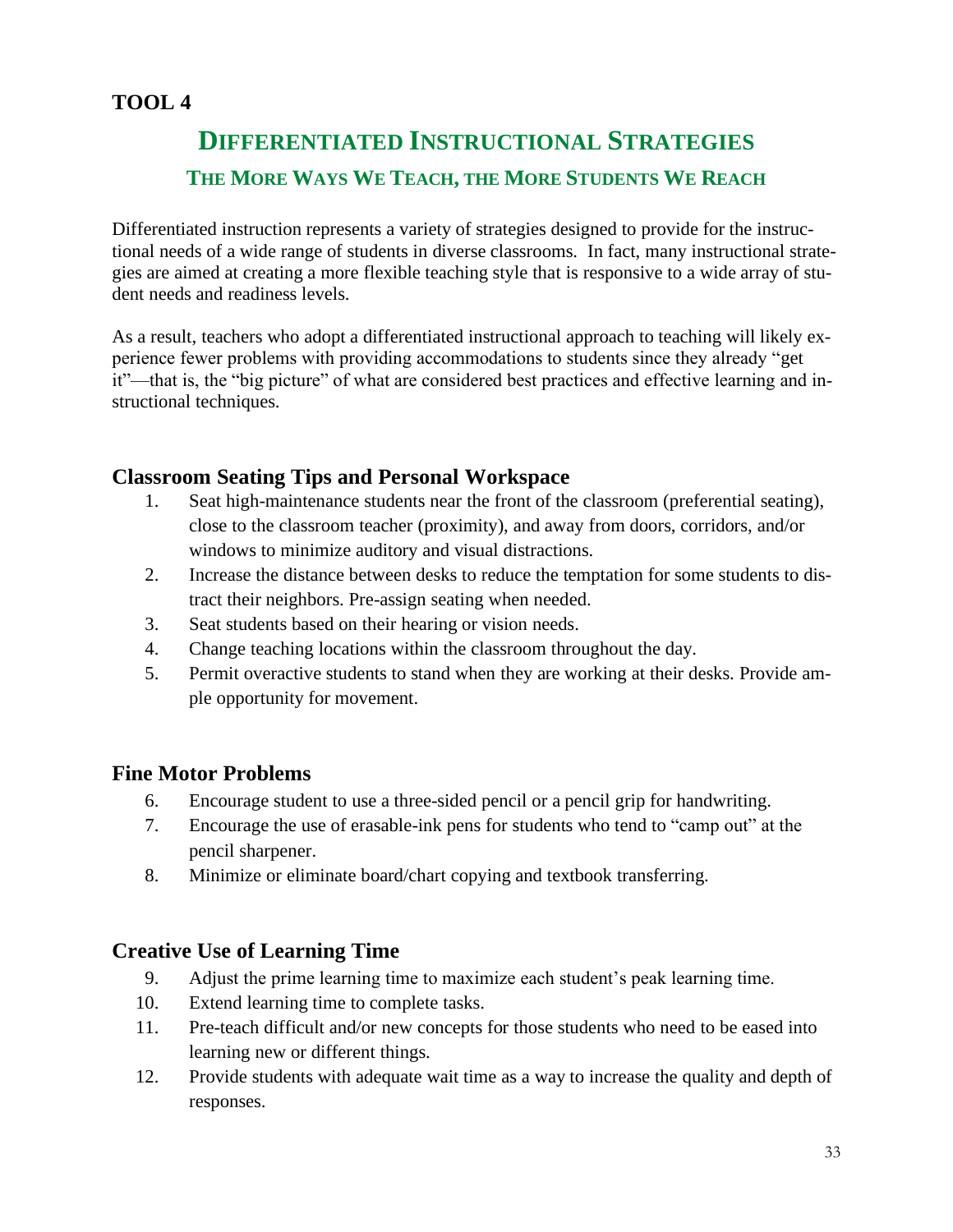13. Provide the students with a timer to track available time to complete tasks. Use sand timers, personal stopwatch, or other timing devices.

## **Classroom Environment**

- 14. Provide visual support to help students create mental pictures: Photos Pictures Dioramas Posters Models Overhead Graphs Charts Drawings Symbols Timelines Maps
- 15. Display informational posters on the ceiling or in high locations around the room.
	- Editing rules
	- Capitalization rules
	- How to solve problems
	- How to set up a paper
	- Proof-reading self-evaluation
- 16. Post rules, daily schedules, and sequence of steps for the performing tasks.
- 17. Use natural and/or full spectrum lighting in the classroom.
- 18. Reduce auditory and visual classroom distractions (e.g., humming light ballast, vibrating aquarium air pump, air conditioner noise, flickering fluorescent lights, bells, classroom intercom, computers, etc.)

# **General Ideas and Strategies**

- 19. Provide left-handed scissors or Fiskars™ for students who are cross-dominant and/or left-handed. Also provide left-handed rulers, notebooks, pens, and pencils.
- 20. Assign an appropriate amount of homework.
- 21. Provide instruction in multi-sensory ways (e.g., auditory, kinesthetic, visual).
- 22. Provide students with a sample of what high-quality completed work looks like. If possible, laminate to make permanent. Post samples around the room.
- 23. Use gestures, actions, facial expressions, etc., to reinforce your words.
- 24. Have more "white space" on a page. Do not crowd material or worksheets.
- 25. "Chunk" assignments and work into smaller segments.

# **Giving Directions**

- 26. Encourage students to verbally repeat or paraphrase directions, explanations, and instructions.
- 27. Teach at eye level to engage learners. Know the meaning of where eyes are cast. Be sure the student is paying attention when you are giving directions. Establish eye contact. Caution: In some cultures, sustained eye contact is considered confrontational of disrespectful.
- 28. Allow students to record directions, explanations, or instructions to replay as often as needed.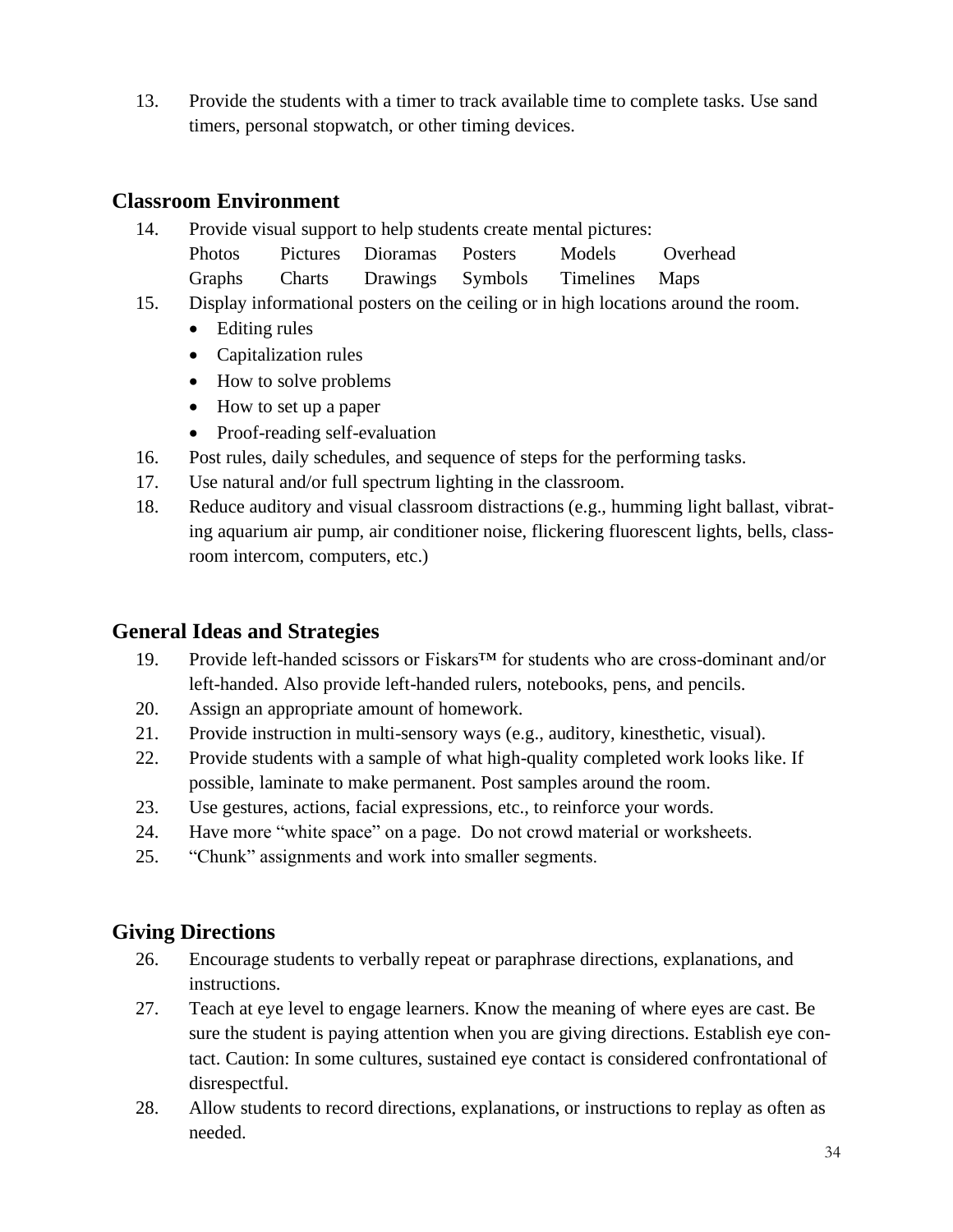- 29. Break long assignments into shorter ones. Give portions of assignments one at a time.
- 30. Make directions clear and exact. Slow the pace of oral directions. Keep directions to two or three steps. Use precision speaking with a rhythm.

## **Math Strategies**

- 31. Encourage students to use manipulatives during math. Provide students with an assortment of manipulatives.
- 32. Group students by skills attainment/need for skill instruction. Be sure to use flexible grouping practices.
- 33. Cross out every other math example as a way to reduce the volume of work for some students.
- 34. Always assess math learning in a way that separates it from a student's language ability.
- 35. Mark correct answers only. Use a yellow magic marker to celebrate accomplishments.
- 36. Color-code operational words. (e.g., add, subtract, multiply, and divide)
- 37. Cut math worksheets into horizontal strips to avoid overwhelming students.
- 38. Turn lined paper vertically as a way to facilitate number placement or use graph paper.
- 39. Provide students with a recorded multiplication facts set to songs/raps.

## **Reading/Writing Ideas**

- 40. Use high-interest, low-vocabulary reading material.
- 41. Use transparent plastic colored focus strips for highlighting sentences when reading. A plastic report cover cut in strips is ideal.
- 42. Have students create their own personal modified dictionary.
- 43. Accept shortened or adjusted writing assignments from some students.
- 44. Accept oral recordings as an alternative to writing assignments.
- 45. Encourage some students to use a tag board place keeper with a transparent plastic colored focus strip for highlighting sentences when reading.

## **Formative Classroom Assessments**

- 46. Use a variety of formative assessments to document a student's learning process and progress.
- 47. Allow a student to use alternative methods of demonstrating that he/she understood what was taught (e.g., model, diorama, demonstration, drama, oral recording, etc.)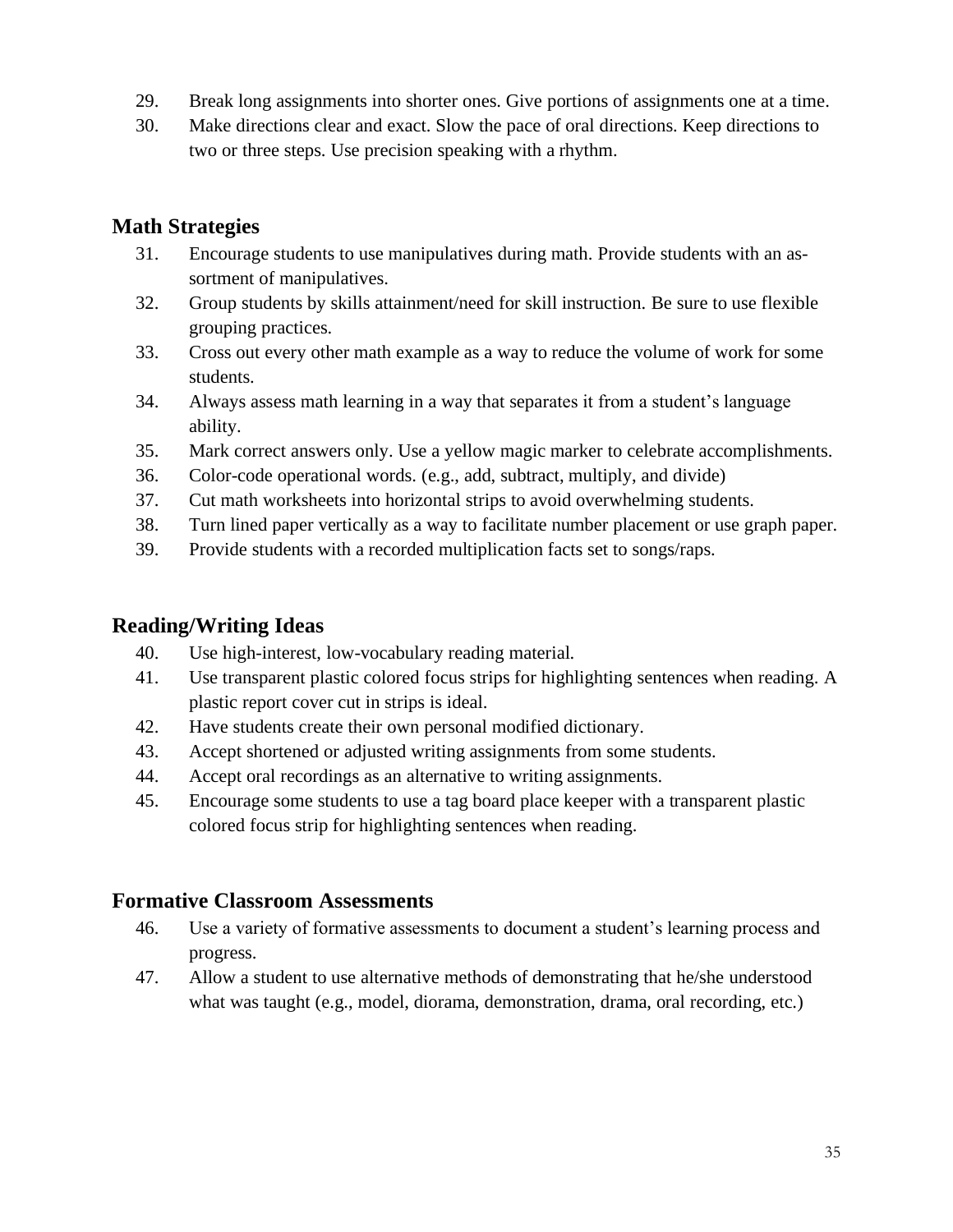## **Focus/Attention Ideas**

- 48. Help students make and use a focus frame or sliding mask to narrow information and help them better attend to their work.
- 49. Provide students with some type of feedback at least every 30 minutes or less.
- 50. Provide students with a desk carrel to reduce distractions and provide privacy. Carrels are ideal for creating portable learning centers.
- 51. Give visual cues to increase time-on task behavior.
- 52. Remember to enlarge text when using the projection equipment. Eliminate distracting artwork and designs on student worksheets/text.
- 53. Encourage students to use procedural self-talk to talk themselves through tasks.

## **Classroom Climate Ideas**

- 54. Play background music to calm and quiet students.
- 55. Use music to calmly transition from one subject area/activity to another.
- 56. Use chimes, a soft bell, a clicker, a kazoo, etc. to summon students' attention.
- 57. Daily meet and greet students upon their arrival in the classroom as well as at their departure.
- 58. Communicate in a supportive, non-threatening manner.

Strategies adapted from *Differentiated Intervention Strategies that Support Struggling Students in the Regular Classroom* document by Jim Grant (jgrant@sde.com)